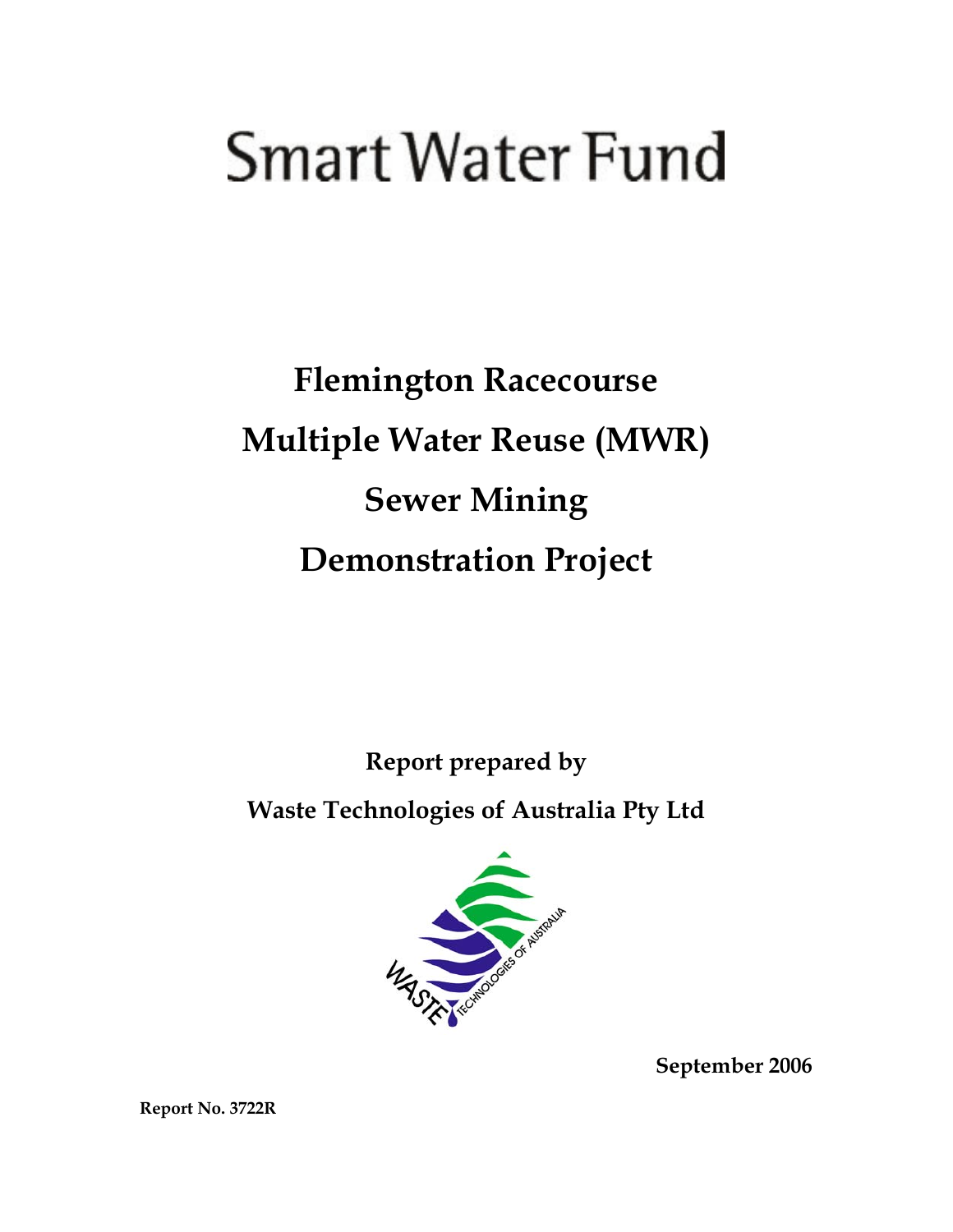# **FOREWORD AND ACKNOWLEDGEMENT**

The objective of this Project is to demonstrate water recycling as a form of "sewer mining" using the Multiple Water Reuse ("MWR") wastewater treatment technology patented by Waste Technologies of Australia Pty Ltd (WTA).

This report is prepared to fulfil the requirement of the Smart Water Fund contract conditions and also the requirement of the EPA RD&D approval conditions.

Funding provided from Smart Water Fund of Victoria for this "sewer mining" water recycling project is gratefully acknowledged. The assistance and cooperation provided by the following organisations and their staff are greatly appreciated:

Smart Water Fund:

City West Water

Environmental Protection Authority (EPA) Victoria

Department of Human Services (DHS) Victoria

Victoria Racing Club

EnviroZel Ltd was subcontracted to Waste Technologies of Australia for the construction, commissioning, testing and initial operation of the demonstration MWR plant.

Water Treatment of Australia Pty Ltd was subcontracted to Waste Technologies of Australia for the final operation phase of the demonstration project.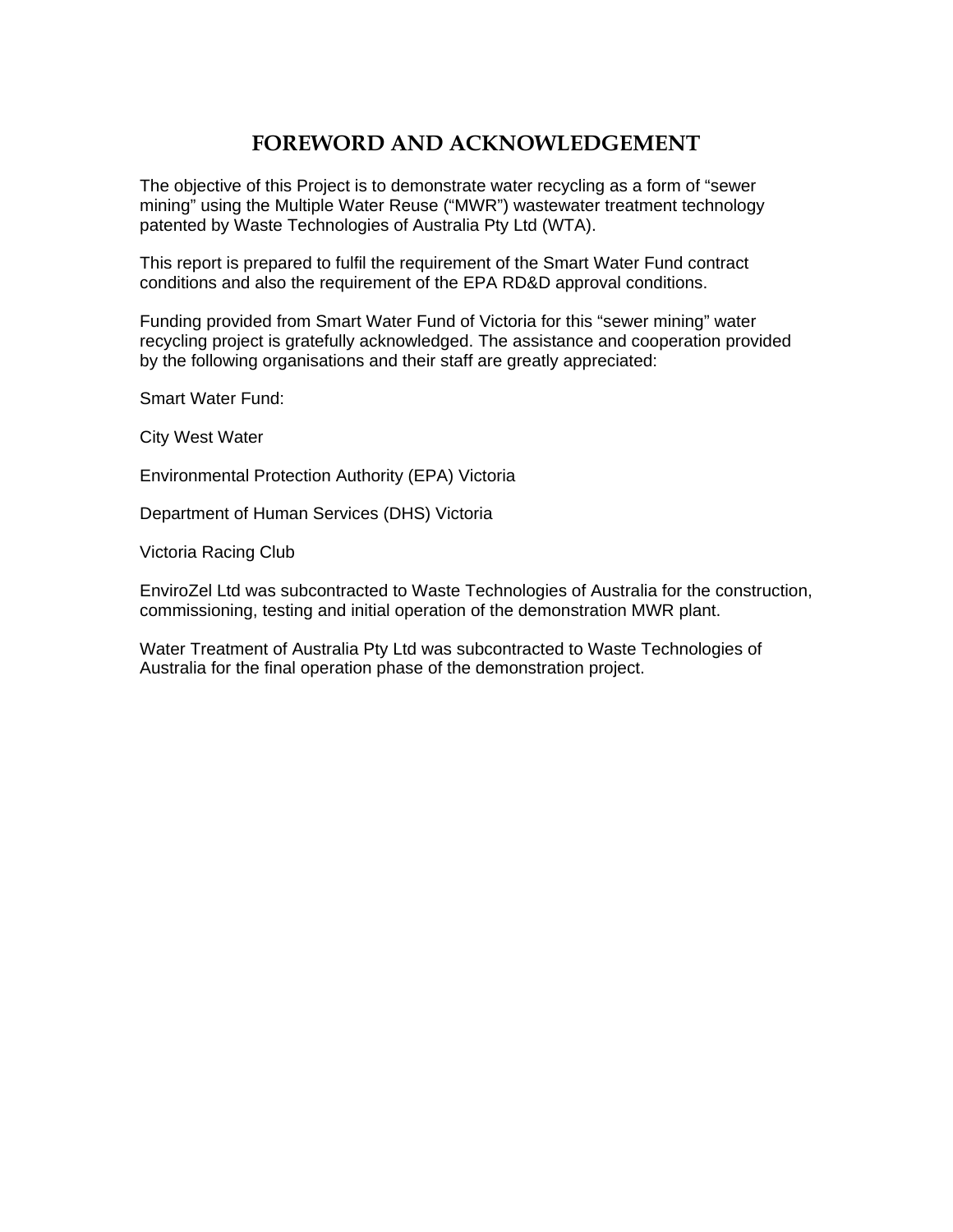# **TABLE OF CONTENTS**

| 3. |  |  |
|----|--|--|
| 4. |  |  |
|    |  |  |
|    |  |  |
|    |  |  |
|    |  |  |
|    |  |  |
|    |  |  |
|    |  |  |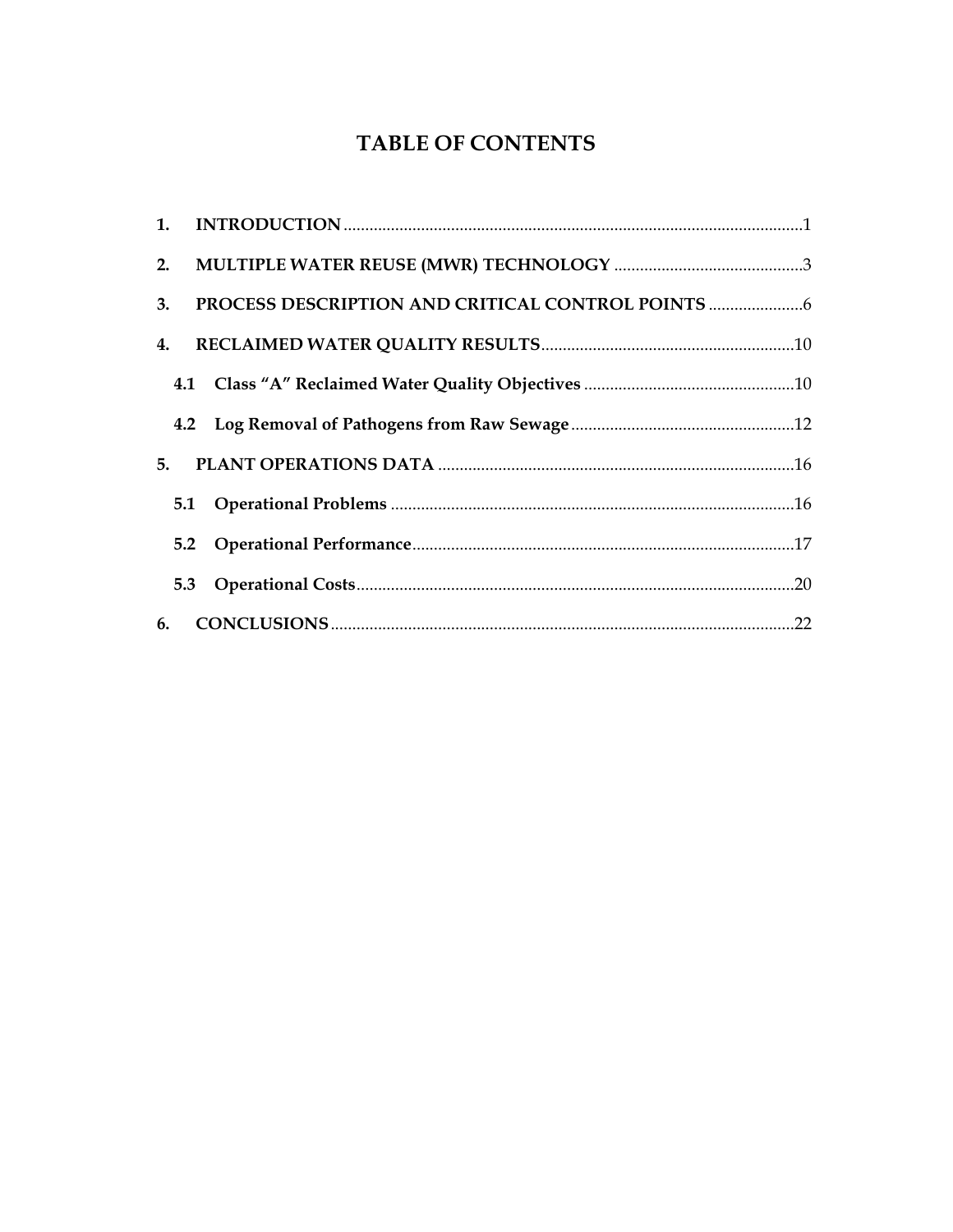# <span id="page-3-0"></span>**1. INTRODUCTION**

"Sewer mining" involves extraction of wastewater from a sewer main to a localised wastewater treatment plant and distribution of the treated (or "reclaimed") water for use (or "water recycling" or "reuse") at the local site. Wastes or reject streams such as biosolids and backwash wastewater from the treatment plant are returned to the same sewer main.

A self-contained MWR plant was installed and operated at Flemington racecourse (Melbourne) to demonstrate the sewer mining and water purification processes, and to assess it under full-scale technical and commercial parameters. Extracted water is treated to Class A reclaimed water standard by the MWR treatment plant. The demonstration will establish operating costs, process characteristics and water quality achievable for the kind of wastewater feed available at Epson Road Main sewer.

This plant is a small demonstration system producing about 20 kL/d of Class A reclaimed water for irrigation on a remote small-grassed area.

Raw sewage is pumped from the Flemington Branch Sewer, which is 450mm in diameter and traverses the Flemington Racecourse, then connects to the main sewer in Epsom Road, Flemington. The abstraction point is Manhole RAE3, which is located within a plant and machinery maintenance compound close to the area of garden to be irrigated. The sewer to be mined services a small residential catchment and the Flemington Racecourse. The average dry weather flow in this sewer varies from zero between 11:00PM and 06:00AM and up to 5 L/s during the day. During major events at Flemington such as the Melbourne Cup, the flow peaks at about 50 L/s.

A weir was installed by City West Water in the manhole to create a pool about 300mm in depth, which is adequate for pumping sewage directly out of the manhole channel to the MWR Treatment Plant. A level sensor was installed in the manhole and connected to City West Water's SCADA system to ensure any operational issues with the sewer or pump are communicated to standby sewer maintenance teams.

The MWR Treatment Plant, which is contained in a converted 6m (20ft) shipping container, was installed in a fenced off area adjacent to Members Drive in the Flemington Racecourse. The site has been selected to avoid interference with racecourse operations for its proximity to the services required to run the plant (ie: power, water and access to the sewer manhole). The MWR plant is shown in Figure 1 below.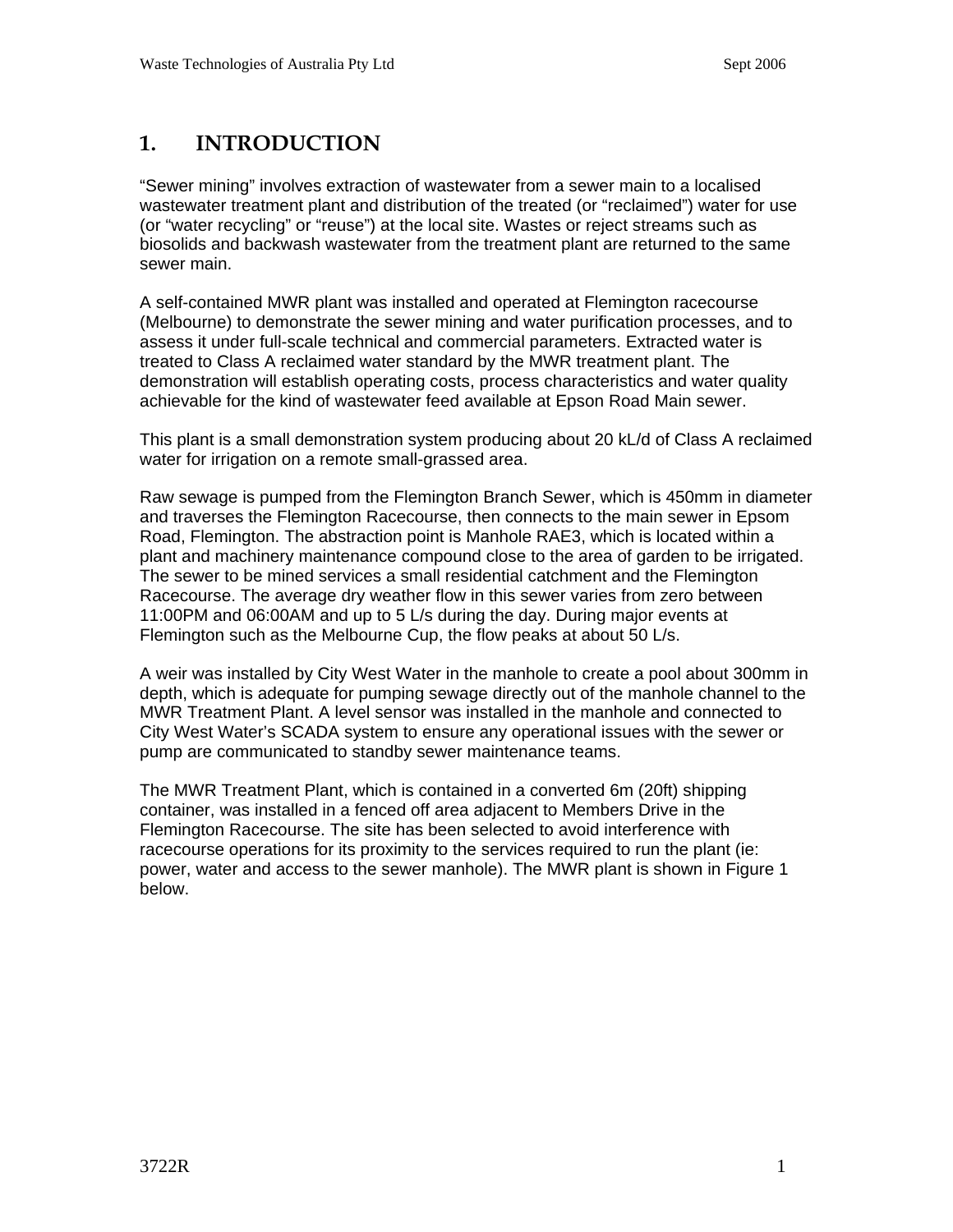

**Figure 1 "Flemington Racecourse MWR Demonstration Plant"**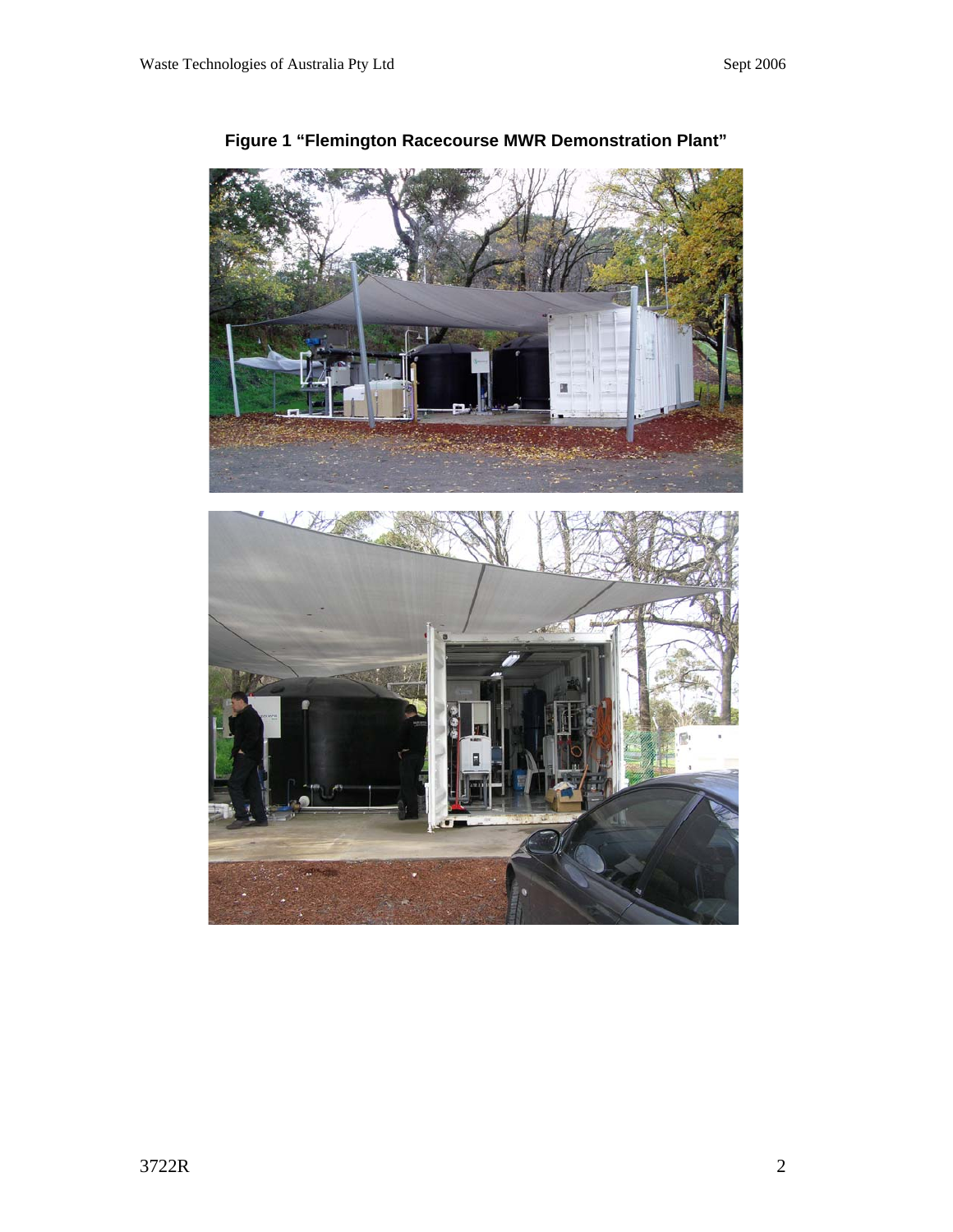# <span id="page-5-0"></span>**2. MULTIPLE WATER REUSE (MWR) TECHNOLOGY**

The Multiple Water Reuse (MWR) technology is a novel patented wastewater recycling plant that produces reclaimed water without the use of a biological treatment process. MWR utilizes dual membrane system to treat wastewater to exceptionally high quality reclaimed water suitable for all non-potable water reuse applications including toilet flushing, garden watering and car washing. The dual membrane system consists of a membrane microfiltration unit followed by a reverse osmosis unit. Because of its compact size (as it does not have a large biological reactor tank) it is ideal for "on-site" applications such as in office or apartment buildings and offers the following advantages:

- As it relies solely on treatment by membrane filtration, it is very simple to operate and is fully automated. In contrast, a biological treatment process relies on live microorganisms such as bacteria to treat the wastewater and is thus quite a sensitive process and requires considerably more effort to operate.
- It is very safe as the dual membrane system provides two barriers for the removal of pathogens in the wastewater compared to a single barrier in most other water reuse plants. The addition of either chlorine or ultra violet ray disinfections provides a third barrier for public health protection.
- Its compact size makes it ideal for on-site applications such as for recycling water for toilet flushing and other external use in an office or apartment building. A schematic of such an application (generally referred to as a "sewer mining" application) is shown in Figure 2 below.
- The treatment process is enclosed making odour control easy.



#### **Figure 2. Schematic of the MWR "sewer mining" process.**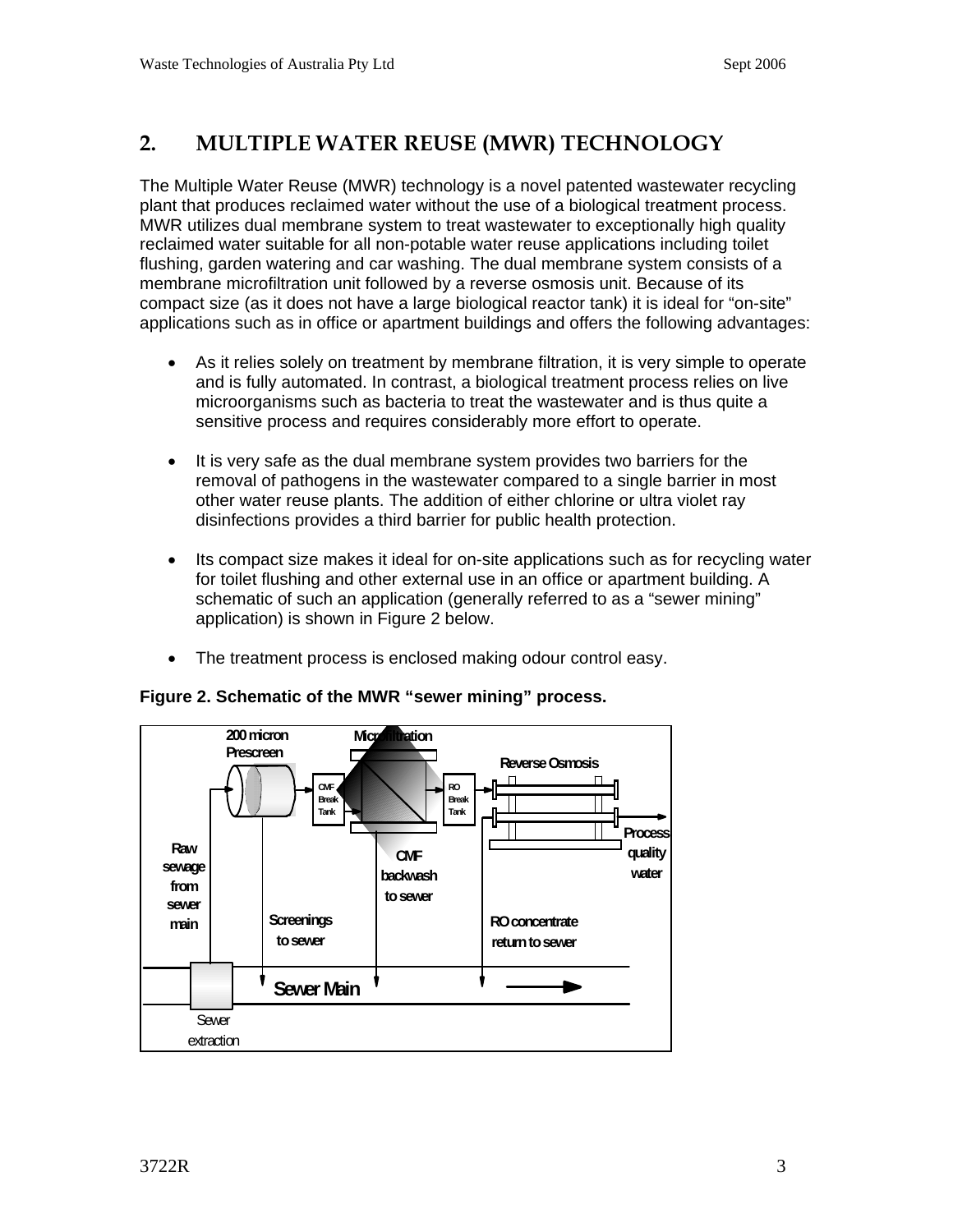The patented MWR concept was developed by the CRC for Waste Management and Pollution Control and bench scale and pilot plant trial was carried out over a 2-year period. The results of the trial are summarized in the following Table 2.

| Parameter               | Screened<br>Sewage | Microfiltration<br>Filtrate | Reverse<br>Osmosis<br>Permeate |
|-------------------------|--------------------|-----------------------------|--------------------------------|
| BOD (mg/L)              | 230                | 89                          | $<$ 2                          |
| TOC (mg/L)              | 103                | 46                          | 0.6                            |
| Suspended Solids (mg/L) | 144                | $<$ 2                       |                                |
| TDS (mg/L)              |                    | 403                         | 12                             |
| TKN (mg/L N)            | 50                 | 51                          | 3.9                            |
| Total P. (mg/L P)       | 11.2               | 9                           | 0.03                           |
| <b>Faecal Coliforms</b> | $5.1x10^{6}$       | 1.3                         | < 0.1                          |
| (ctu/100mL)             |                    |                             |                                |

## **Table 2. MWR Pilot Plant Treated Water Quality**

The faecal coliform results are based on the geometric mean of non-chlorinated samples.

The reuse water quality will meet reuse criteria for non-potable residential reuse.

#### **Prescreen**

As shown in Figure 2 above, raw sewage is pumped from an existing sewer to the prescreen consisting of a 200 micron stainless steel mesh screen. Screened sewage flows through the screen by gravity to the microfiltration feed tank. The prescreen will remove gross suspended solids (mostly fibrous materials) and some oil and grease present in sewage. Water sprays (microfiltration filtrate) are used to wash the solids (screenings) from the screen and are collected in a bin and drained back to the sewer. Hence, there is no handling of the screenings.

## **Microfiltration**

The microfiltration unit consists of thousands of hollow fibre membranes. The membrane wall has microscopic pores generally around 0.2 micron in size. The prescreened sewage is filtered through the membrane and is collected as filtrate from the inside of the hollow fibre to a filtrate storage tank. Solids that accumulate on the membrane are periodically backwashed with a combination of air and filtrate or screened sewage. The backwash wastewater is collected in a storage tank and periodically returned to the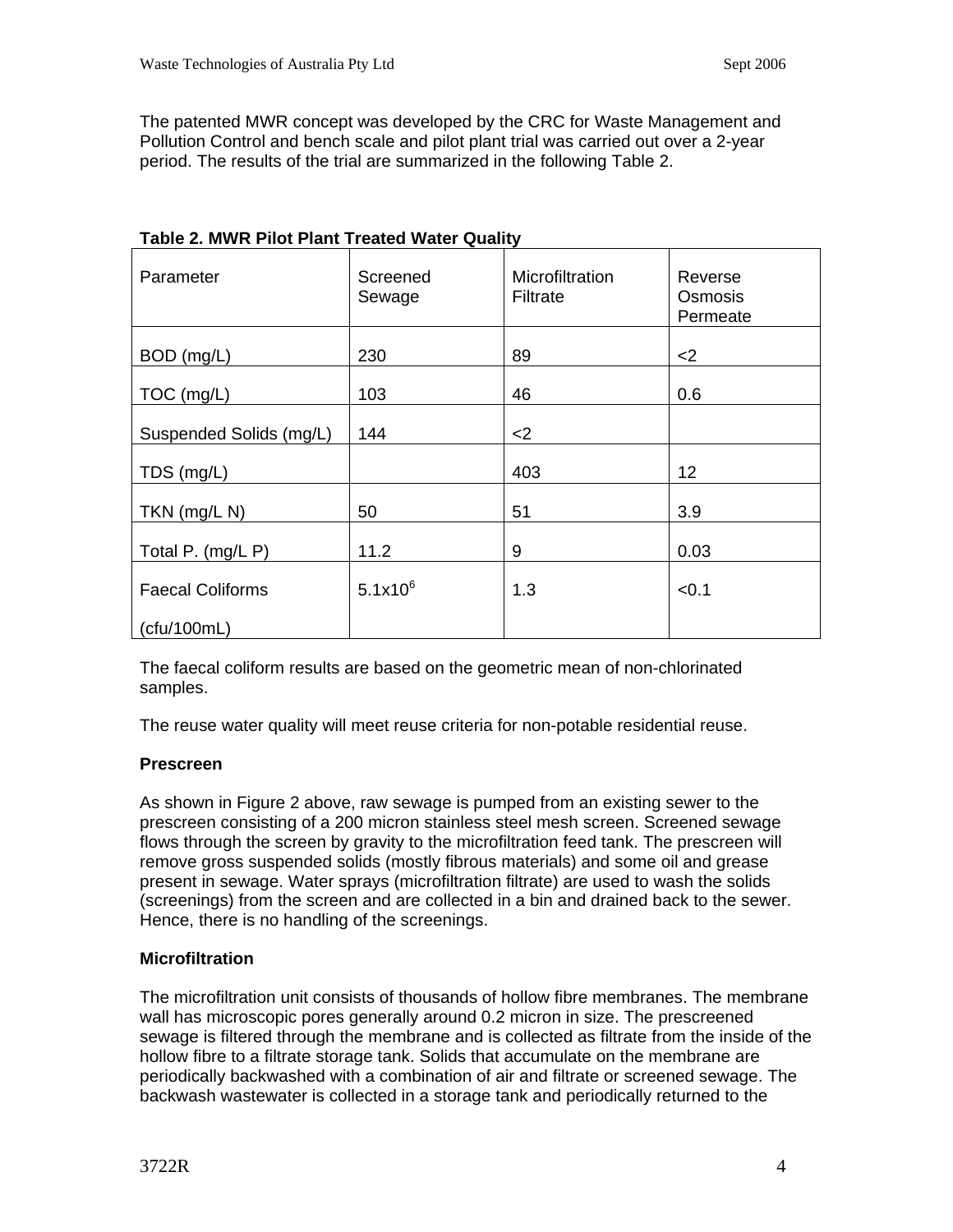sewer. Biofilm formed on the membrane wall through the filtration process will eventually block the membrane if not removed. Filtration performance is maintained by periodical chemical cleaning of the membrane with either an acid or alkali (or combination of both) cleaning solution. Chemical cleaning is required about every 10 days and the process is fully automated.

Biofilm film growth may also be controlled by the addition of chlorine to the prescreened sewage. The chlorine also provides a residual disinfection that prevents regrowth of bacteria in the reuse pipeworks.

The membrane with 0.2 micron pore size will remove essentially all suspended solids including bacteria which are generally about 1 micron in size. The bulk of the viruses will also be removed.

#### **Reverse Osmosis**

The reverse osmosis unit uses flat sheet membranes and will not allow any suspended solids to pass through and is also able to remove most dissolved solids and salts. Hence, no bacteria or viruses should pass through the reverse osmosis membrane. The product water (permeate) quality will meet all drinking water criteria except for ammonia... The permeate appearance is similar to typical potable water with colour of about 3 PCU (apparent colour) and turbidity of <0.1 NTU. The dissolved solids content is approximately one tenth of that of typical potable water.

Because of biofouling, the reverse osmosis membranes have to be chemically cleaned about once every week to two week to maintain performance.

#### **Footprint**

A 50 to 100 kL/d MWR plant (excluding prescreen and sewage and product water storage tanks) will fit into a 6.1 m standard shipping container (about 15 m<sup>2</sup>).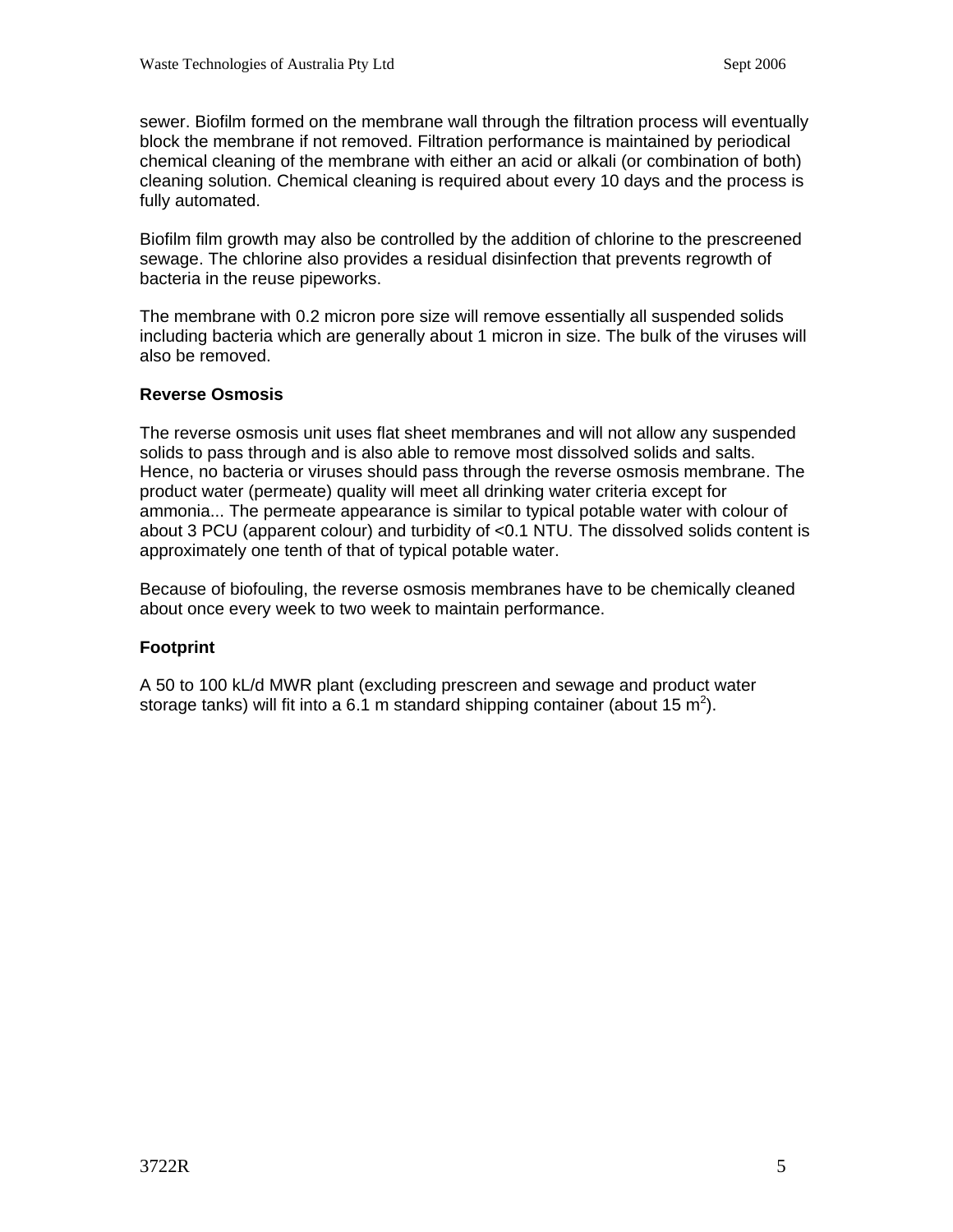## <span id="page-8-0"></span>**3. PROCESS DESCRIPTION AND CRITICAL CONTROL POINTS**

The MWR technology relies on proven water treatment unit processes to provide a multiple barrier approach which has been proven as a reliable and safe method of water reclamation

#### **Multiple Barriers**

The MWR plant (refer diagram next page) adopts three barriers after the 200 micron screening (itself a barrier) for the removal of harmful substances such as pathogens. These are:

- Microfiltration (MF) an effective and extensively used tertiary filtration and disinfection process as all particles greater than the membrane pore size of 0.2 micron will be rejected. This includes all protozoa such as cryptosporidium and giardia, bacteria, and virus that are attached to particulate matter. The microfiltration process has a well accepted method for performance verification using pressure decay tests (PDT) to ensure integrity of the membrane hollow fibres.
- Reverse Osmosis (RO) is a well accepted water purification and disinfection process used by medical/pharmaceutical industry to ensure pathogen free water. Due to its low molecular weight cut off it removes all particles including all virus down to and including dissolved salts. It has the added benefit of reducing salinity which has further benefits in elevated salinity feedwater.
- Chlorination a well established disinfection process. Although the main aim of chlorination is to control biological film growth in the membrane processes through the formation of chloramine, it will also disinfect the reclaimed water post RO providing a residual disinfectant.

The equipment used in the MWR plant is commercially available proven equipment that has been used worldwide in municipal water and wastewater treatment plants and lends itself to full automation and remote management. Since this plant is automated and remotely monitored it is expected any trend towards key parameters moving outside operating guidelines can be addressed before they occur. With this approach failure of the equipment is low and for all barriers to fail together at the same time is not likely. Should any key parameter move outside specification the control will initiate plant shutdown and/or by-pass allowing for operator intervention to verify the problem and act on checks accordingly.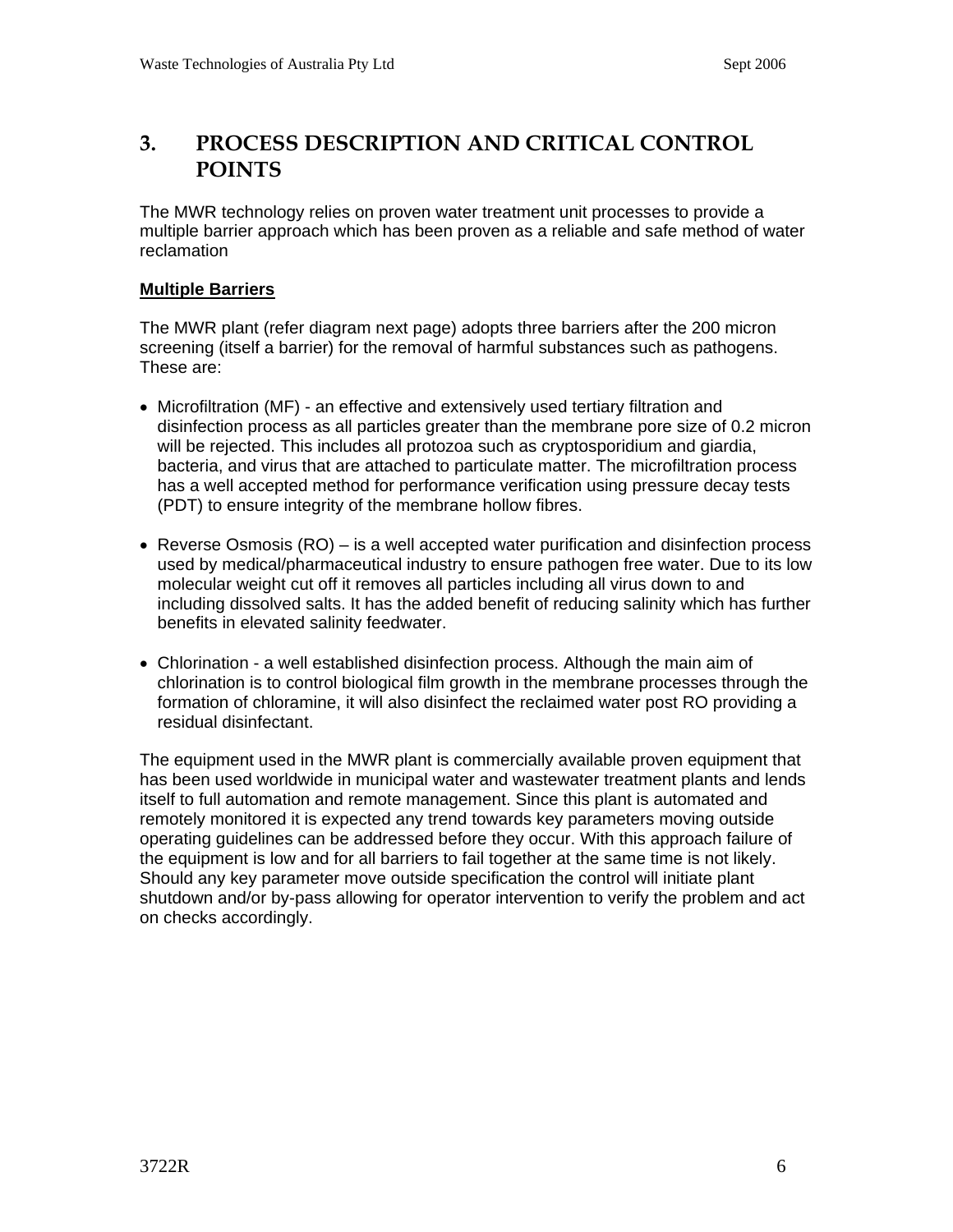#### **MWR Process Flow Diagram**

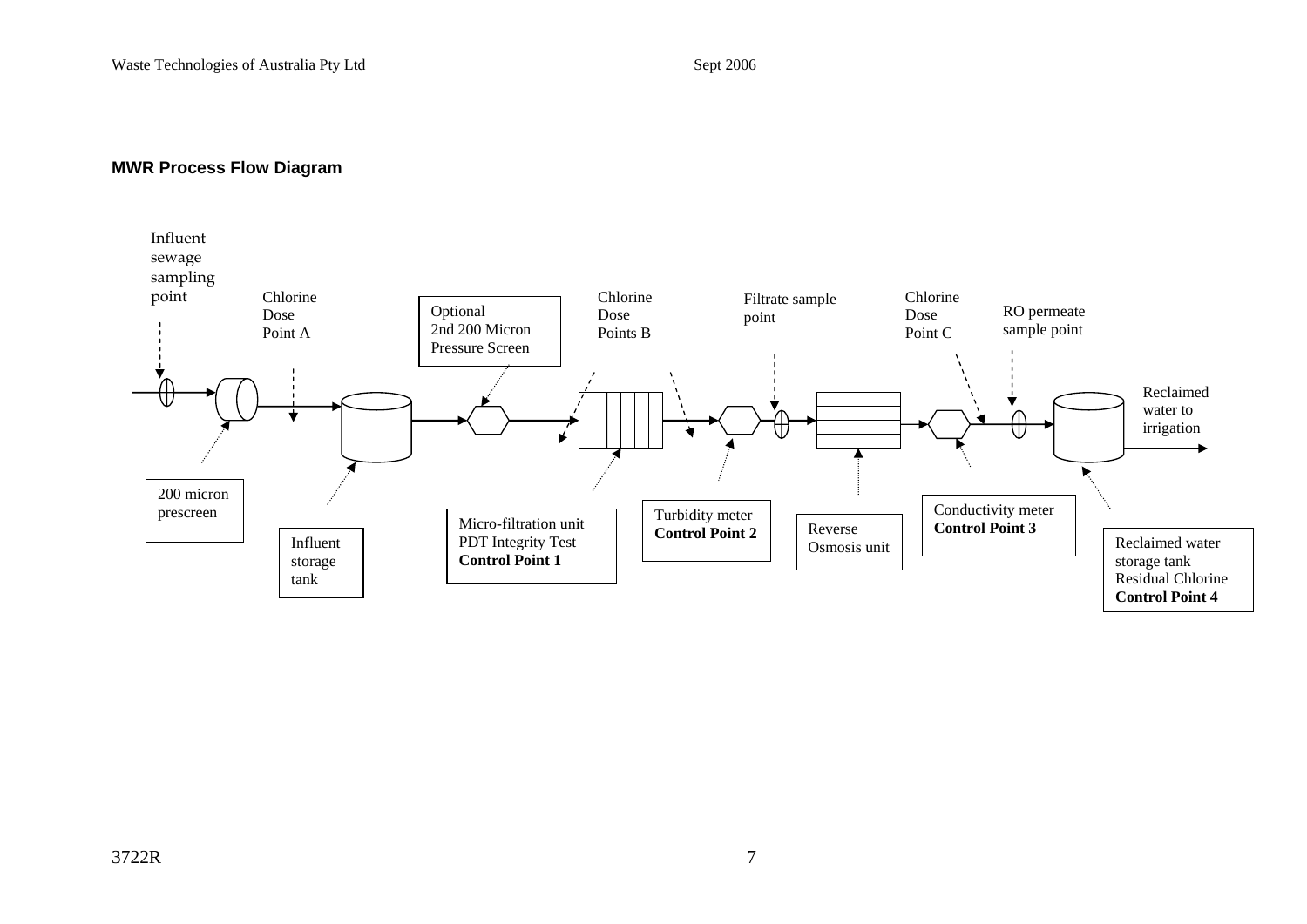#### **Process Control**

The MWR treatment plant is fully automated based on PLC control and can operate without operator attendance. The systems proposed are "evidence based" those systems are functioning to the accepted specification to achieve Class "A" water or better.

The operation and performance of all three barriers are continuously monitored with inline meters and or manually checked as noted below. These critical control points are:

- A turbidity meter will continuously monitor the filtrate from the micro-filtration unit. An alarm and shut down initiation will occur if the turbidity exceeds 1.0 NTU for more than 15min duration. On this event the controls would then initiate a pressure decay test (PDT) of the MF unit. Should the PDT not confirm an integrity loss of membrane the source of the turbidity spike would be investigated and rectified.
- Conductivity meter will continuously monitor the feed and permeate of the reverse osmosis unit. An alarm will be raised if the conductivity of the permeate is greater than 50 μS/cm for more than 15min duration and the plant will automatically shutdown. On investigation the permeate would be diverted to drain while the out of limit is investigated and rectified.
- Chlorine will be monitored as chlorine residual in the RO permeate. The monitoring will be undertaken initially as manual checks of residual chlorine in the treated water tank. It is expected that with the low chlorine consumption of RO permeate stored in a shaded, UV stable, sealed tank variation in chlorine levels will be minimal. Should more frequent monitoring be required following review of data a meter would be installed.

In all cases of confirmed excursions of critical control points as described above; the production of treated water would be bypassed to sewer or stopped and irrigation supply of treated water would be stopped. Once the excursion has been resolved treated water would continue to bypass to sewer until the water quality can be confirmed to be within the required limits. Reinstatement of irrigation supply would only occur once treatment and stored treated water was confirmed to be within specification. Details of such excursions, actions taken and water supply parameters after remedy would be recorded in plant log book for auditing and plant optimisation purposes.

All the plant operating data (pressure, temperature, flow rate and cumulative volume treated, turbidity, conductivity and chlorine residual, operating mode, alarm, etc) is either continuously monitored or manually entered into a data logger.

The MWR plant is designed so that there is no emergency discharge or delivery of out of specification reclaimed water. The plant will automatically shut down when there is a critical failure and will also alert the plant operator. All tanks have emergency overflow that is connected to the sewer.

Some of the failures are not critical and these will just activate an alarm. In addition to the critical control points detailed above the following alarms are provided: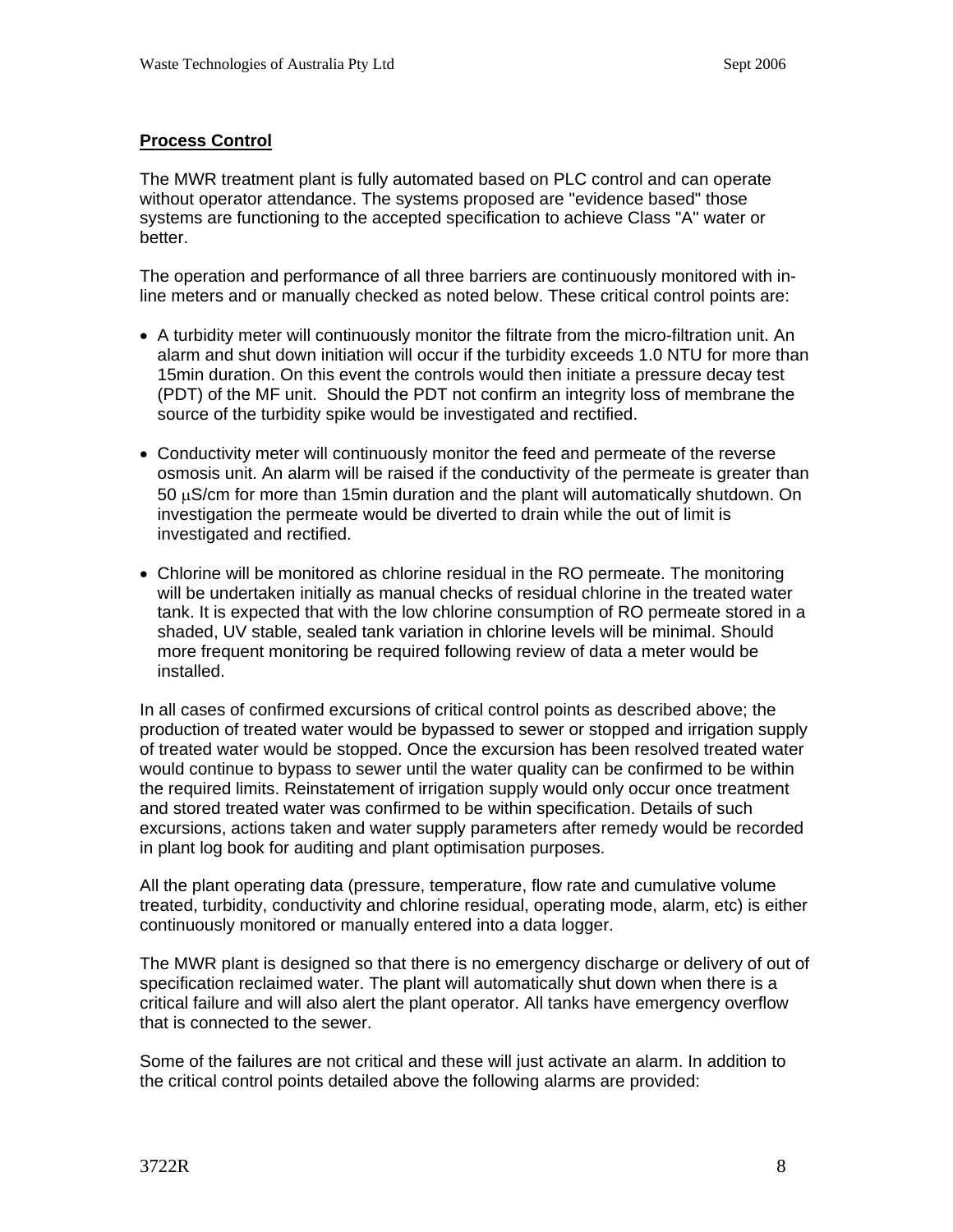- Failures of sewer mining pump not critical. Consequence is that the influent tank water level will drop to BWL and this will automatically stop the feed to the Microfiltration and RO units. When level in micro-filtration feed tank drops to bottom level the micro-filtration unit followed by the RO units will stop automatically. The effluent storage tank water level will eventually fall to the BWL and the irrigation pump will stop automatically.
- Failure of pre-screen not critical. This will stop the sewer mining pump and the consequence will be the same as the failure of the sewer mining pump.
- Failure of level switches in influent and effluent tanks not critical pumps will stop when no flow detected by flow meter. Both tanks have gravity overflow to wastewater return pump station for overflow to be returned to the sewer.
- Failure of micro-filtration and/or RO units not critical. Influent and effluent pumps will cut out automatically when TWL and BWL are reached respectively.
- Failure of effluent pump not critical. Effluent for irrigation not available.
- Failure of wastewater return pump (to sewer) critical. The plant will automatically shut down and automatically page the plant operator.

#### **Membrane Integrity**

Both the micro-filtration and reverse osmosis membranes are protected from physical damage by screening and filters. Inflow from the sewer mining pump is screened through a 200 micron stainless steel mesh screen before entering the influent storage tank. Water that is pumped from the influent tank to the micro-filtration unit is filtered through an in-line automatic backwash filter. Feed to the reverse osmosis is also filtered through an in-line cartridge filter.

The micro-filtration unit conducts a Pressure Decay Test (PDT) automatically every day or on start up to monitor the membrane integrity. The test is fully automated and requires no operator input.

If a loss of membrane integrity does occur the control system will automatically generate a warning alarm and the treated water will be diverted and/or shut down while the reported breach is investigated and rectified.

With regards to the Reverse Osmosis plant, if the membrane integrity were compromised there would be an increase in salt passage and hence a rise in the normalised permeate conductivity. Feed water and permeate conductivity is automatically logged by the PLC onboard the reverse osmosis unit. A limit of 50μS/cm has been set for the alarm and shutdown limit on conductivity. The control system will automatically generate a warning alarm and the system will be diverted and or shut down while the reported breach is investigated and actioned.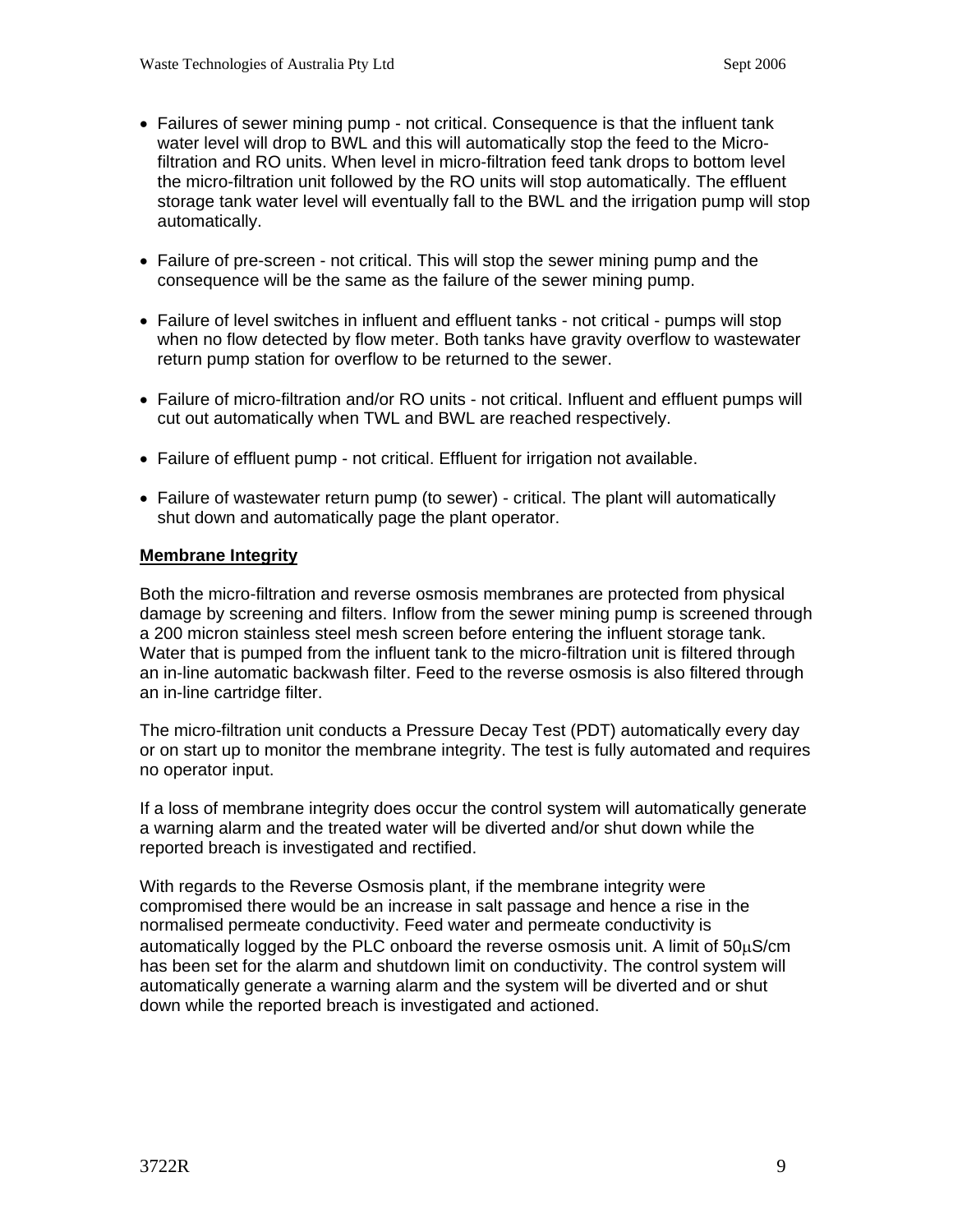# <span id="page-12-0"></span>**4. RECLAIMED WATER QUALITY RESULTS**

Two set of tests were conducted.

The first set of tests were conducted to demonstrate that the MWR plant is capable of producing Class "A" reclaimed water that meets the water quality objectives set out in Table 1 of EPA Victoria Guidelines for Environmental Management "Use of Reclaimed Water".

The second set of tests was conducted to obtain Department of Human Services (DHS) Victoria verification for Class "A" reclaimed water. This is based on demonstrating that the MWR plant is capable of providing 7 log removal of viruses and 6 log removal of protozoan parasites (Giardia and Cryptosporidium) as determined in risk assessment work undertaken by DHS and EPA.

## **4.1 Class "A" Reclaimed Water Quality Objectives**

Water quality objectives for Class "A" reclaimed water as set out in Table 1 of EPA Victoria Guidelines for Environmental Management "Use of Reclaimed Water" is summarised in Table 3 below.

| <b>Parameters</b>                                 | <b>Median Values unless specified</b> |  |
|---------------------------------------------------|---------------------------------------|--|
| E.coli                                            | $<$ 10 org/100mL                      |  |
| <b>Helminth</b>                                   | $<$ 1 per L                           |  |
| Protozoa                                          | $<$ 1 per 50L                         |  |
| Virus                                             | $<$ 1 per 50 L                        |  |
| Turbidity                                         | $< 2$ NTU                             |  |
| <b>BOD/SS</b>                                     | $< 10/5$ mg/L                         |  |
| pH                                                | $6 - 9$ (90 <sup>th</sup> percentile) |  |
| Chlorine residual (or equivalent<br>disinfection) | 1 $mg/L$                              |  |

Table 3 EPA Victoria Class "A" Reclaimed Water Quality Objectives

The first series of samples were collected on the 18 March, 5 and 27 April and 10 May 2004 and the test results are summarised in Table 4 below. The samples were collected and analysed by WATER ECOscience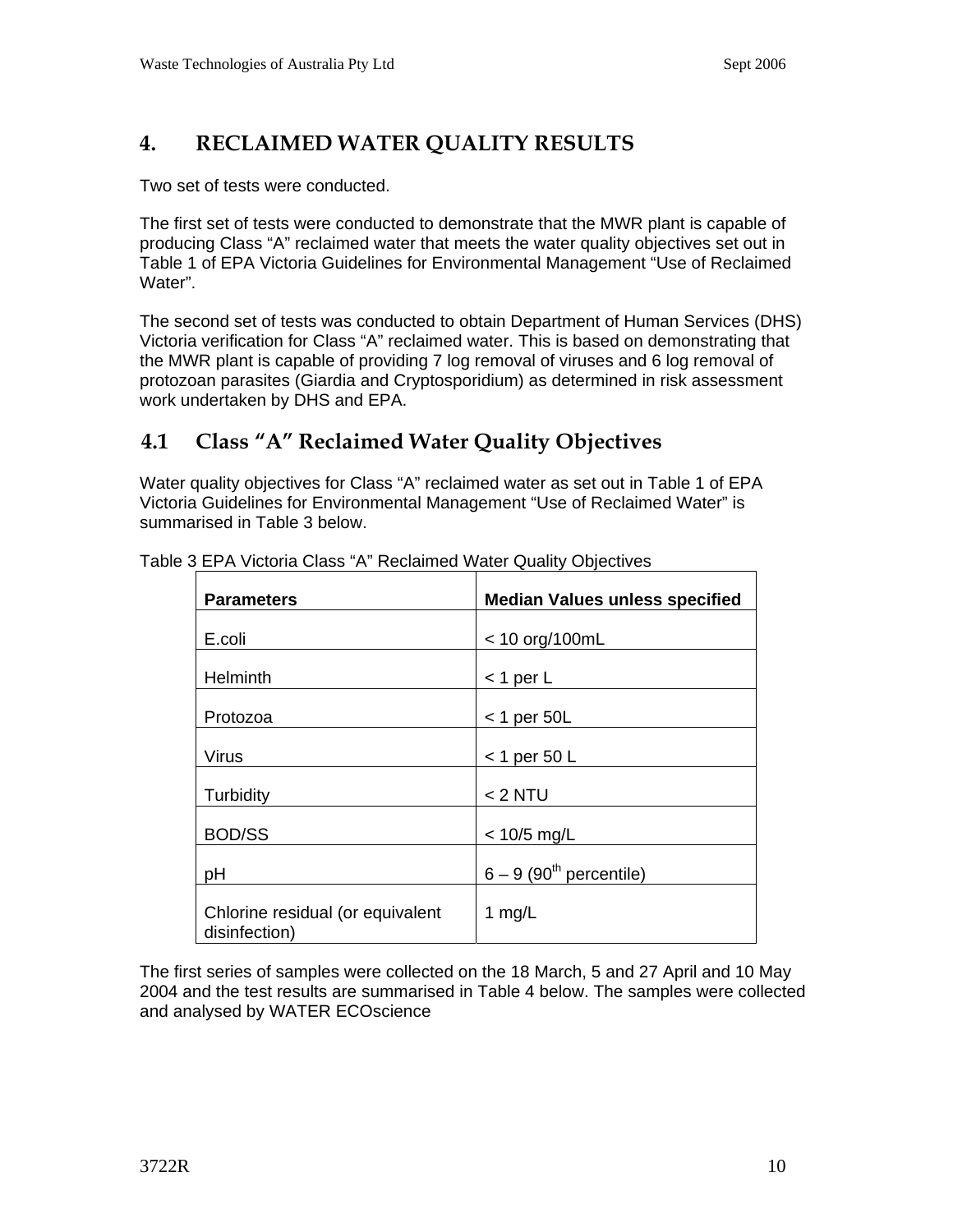| <b>Chemical Analysis</b>           | <b>Influent Raw</b><br><b>Sewage</b> | <b>Microfiltration</b><br><b>Effluent</b> | <b>RO Permeate</b> |
|------------------------------------|--------------------------------------|-------------------------------------------|--------------------|
| pH                                 | 6.7 to 7.4                           | 7.2 to 8.2                                | 6.3 to 7.4         |
| Turbidity, NTU                     |                                      | 2.3 to 2.7                                | 0.2 to 0.8         |
| Suspended Solids,<br>mg/L          | 200 to 400                           | 1 to $2$                                  | $<$ 1              |
| BOD5, mg/L                         | 44 to 280                            | 5 to 36                                   | $<$ 1 to 13        |
| Total Nitrogen, mg/L               | 31 to 150 <sup>*1</sup>              | 7.5 to 31                                 | 0.6 to 11          |
| Total Phosphorus,<br>mg/L          | 6.4 to $24^{*1}$                     | 1.3 to 5.6                                | $< 0.05$ to 0.18   |
| Microbiological<br><b>Analysis</b> | <b>Influent Raw</b><br><b>Sewage</b> | <b>Microfiltration</b><br><b>Effluent</b> | <b>RO Permeate</b> |
| E.coli, per 100mL                  | $(1.4 \text{ to } 9) \times 10^6$    | 0 to $<$ 10                               | 0                  |
| Giardia, cysts/L                   | 140 to 6600                          |                                           | < 0.02             |
| Cryptosporidium,<br>oocyst/L       | $<$ 10 to $<$ 200                    |                                           | < 0.02             |
| Helminth, ova/L                    | 6 to 14                              |                                           | < 0.5              |
| Adenovirus, pfu/L                  | 675 to 925                           |                                           | < 0.02             |
| Enteroviruses, pfu/L               | 145 to 655                           |                                           | < 0.02             |
| Reoviruses, pfu/L                  | 42 to 68                             |                                           | < 0.02             |
| <b>Total Enteric Viruses</b>       | 888 to 1520                          |                                           | < 0.02             |

Table 4 Test Results for March, April and May 2004

Note <sup>\*1</sup>: The raw sewage characteristics for the sample collected on 5/4/2004 was affected by collapse of the sewer upstream of sewer mining location; resulting in exceptionally high TN of 150 mg/L and TP of 24 mg/L.

The test results in Table 4 above demonstrated that the MWR plant is capable of producing a final effluent (RO permeate) meeting Class "A" Reclaimed water quality objectives.

The laboratory report comments that "NO Giardia or Cryptosporidium or enteric viruses were detected in 50L of the RO permeate. No Helminth ova were detected in 2L of the RP permeate."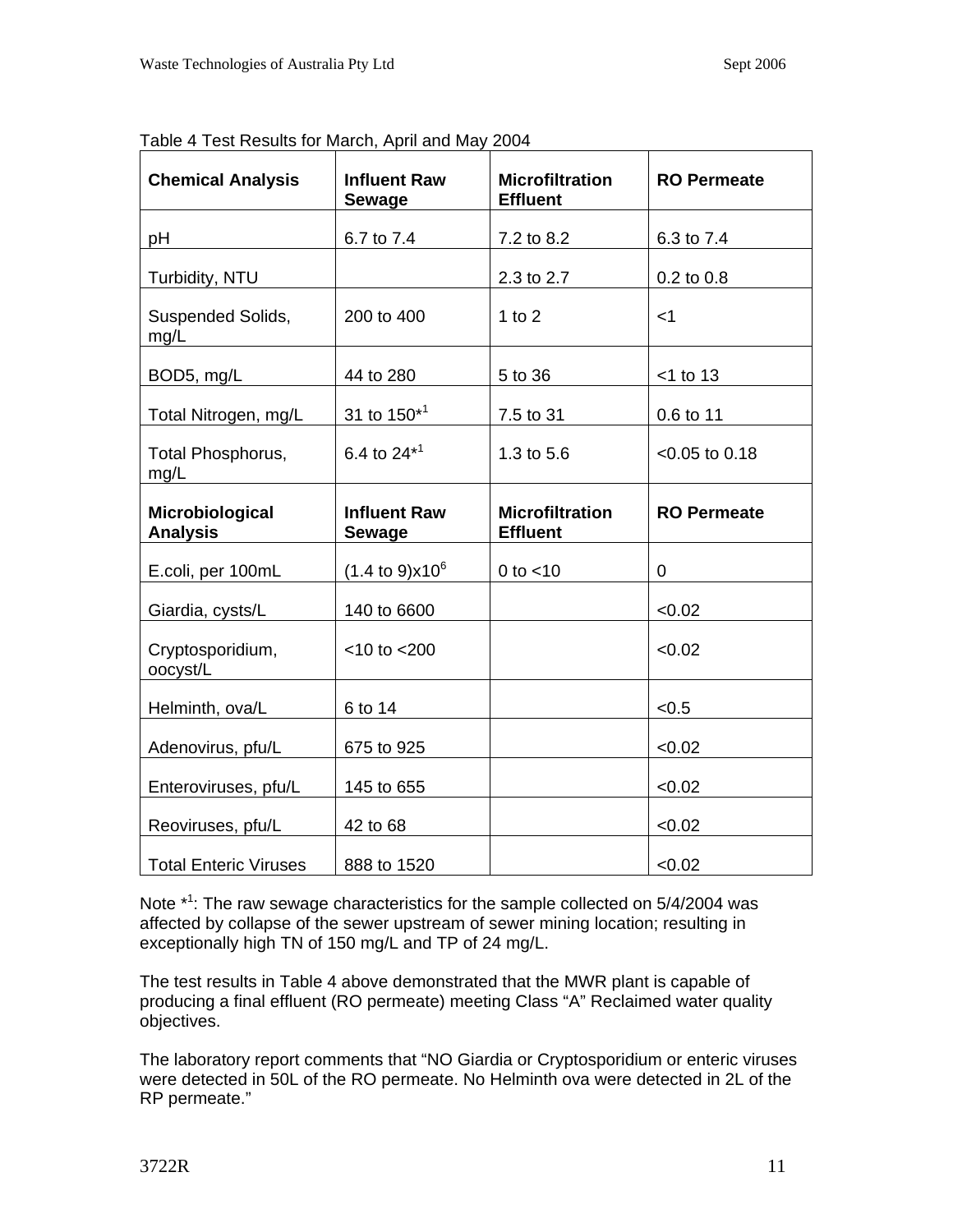<span id="page-14-0"></span>The second series of tests were conducted utilising E.coli as a surrogate indicator for the removal of bacteria, protozoa and helminths, and FRNA coliphage as a surrogate indicator for the removal of enteric viruses. This is to establish the reliability of surrogate performance indicators for ongoing plant monitoring.

The results of daily samples collected and analysed by Water ECOscience from 16 to 20 August 2004 are summarised in Table 5 below.

| <b>Chemical Analysis</b>               | <b>Influent Raw</b><br><b>Sewage</b> | <b>Microfiltration</b><br><b>Effluent</b> | <b>RO Permeate</b> |
|----------------------------------------|--------------------------------------|-------------------------------------------|--------------------|
| Turbidity, NTU                         |                                      | $0.2$ to 1                                |                    |
| Electrical conductivity,<br>$\mu$ S/cm |                                      |                                           | 17 to 33           |
| Free chlorine, mg/L                    | 0.6 to 1.8                           |                                           | 0.14 to 0.33       |
| Total chlorine, mg/L                   | $>2.2$ to 13                         |                                           | $>2.2$ to $7.7$    |
| Microbiological<br><b>Analysis</b>     | <b>Influent Raw</b><br><b>Sewage</b> | <b>Microfiltration</b><br><b>Effluent</b> | <b>RO Permeate</b> |
| E.coli, per 100mL                      | 1.4x10 $^{6}$ to 1.1x10 <sup>7</sup> | 0                                         | 0                  |
| FRNA coliphage,<br>pfu/100mL           | $3.8x104$ to 1.7x10 <sup>5</sup>     | $<$ 1 to 8                                | $<$ 1              |

Table 5 Test Results for samples collected from 16 to 20 August 2004

The test results demonstrated the following MF performance:

- 3.7 5.2 log removal of FRNA phage (virus surrogate). It was noted that chlorination contributed to removal.
- 6.1 7.0 log removal of E. coli (conservative surrogate for *Cryptosporidium* removal)
- **Turbidity range from 0.2 to 1.0 NTU**

The test results demonstrated the following RO performance:

- Performance of the RO was not demonstrated as viruses and E. coli were effectively removed by chlorination/MF to non-detectable levels in the RO feed.
- Electrical conductivity range fro 17 to 33  $\mu$ S/cm

## **4.2 Log Removal of Pathogens from Raw Sewage**

Results from the first set of tests were not able to establish the log removal performance of the microfiltration (MF) and reverse osmosis (RO) units separately as the contribution of chlorination to the removal process could not be separated out. Also the performance of the RO unit could not be demonstrated as the MF unit removed almost all of the E.coli and viruses.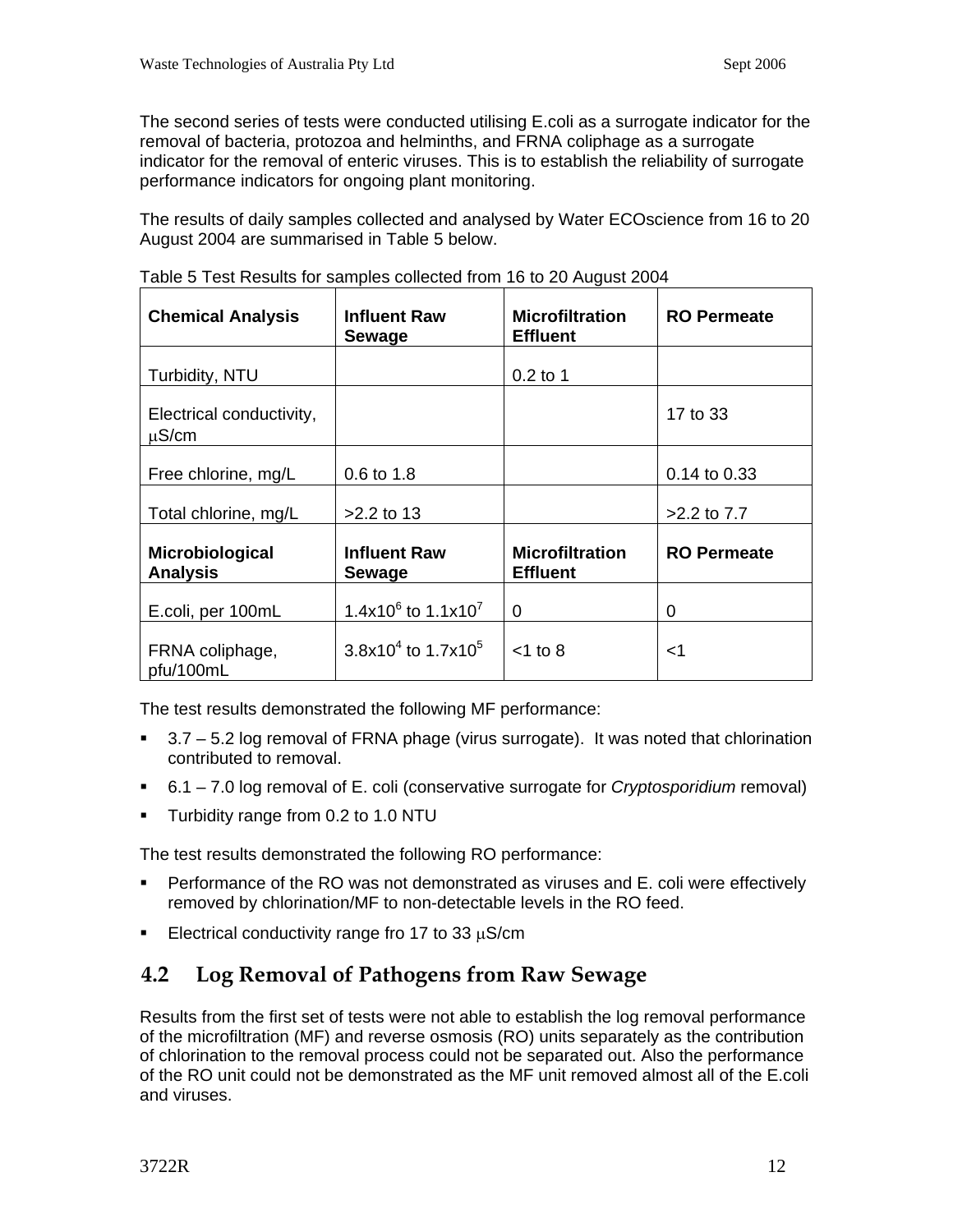In order to measure the effectiveness of the microfiltration and reverse osmosis units as part of MWR water reclamation process for the rejection of virus, tests were conducted whereby both units were separately challenged with artificially elevated levels of virus to determine actual log removal without the presence of chlorine.

FRNA coliphage were selected as the indicator virus based on previous advice given by the Department of Human Services (DHS) Victoria it is a suitable virus for indication purposes of plant performance. Samples of the coliphage were prepared, supplied, seeded, tested and supervised by Water ECOscience to ensure appropriate virus management procedures were followed.

Prior to testing the plant was set up as per normal operation (with exception of no chlorine dosing) running on untreated screened raw sewerage with an estimated background feed to the MF of between 30,000 to 160,000 pfu/100ml. Additional phage was dosed into MF and RO feed to ensure that there would be adequate counts so that the expected levels of log reduction could be demonstrated. Further more, by testing at artificially higher levels of phage (5 logs more than normal); any feed variation that may occur would be insignificant.

A restriction of feed tank capacity of 240L for MF and 600L for RO meant testing of filtrate/permeate samples had to be conducted in relatively short time period so as not to rely on fresh feed thus diluting feed conditions during test.

#### **MF Test:**

Prior to testing, pressure decay test was manually initiated and confirmed that the MF unit had integrity well within guidelines of manufacturer.

The MF was tested under the following operating conditions and without chlorine dosing:

- Filtrate flow 0.30 L/s
- Temp feed and filtrate of 17.8 °C
- Feed turbidity was 104/105 NTU and filtrate turbidity was 0.81/0.78 NTU
- Feed pH was 7.30 and filtrate pH was 7.35
- Feed chlorine measured for confirmation (no free and total residual detected)

The following testing procedures were adopted:

- Background phage in feed and filtrate taken and reported.
- MF was then stopped.
- Phage spiked into MF feed tank and well mixed for 20 minutes.
- Feed samples (2) of MF taken to verify feed levels.
- MF restarted with feed transfer pump to MF disabled.
- MF filtrate sample point was disinfected by flaming.
- Filtrate samples (5) taken at approx 2,3,4,5, and 6 minutes. At completion of filtrate sampling feed phage retaken to verify constant during tests.

The RO test results are presented in Table 6 below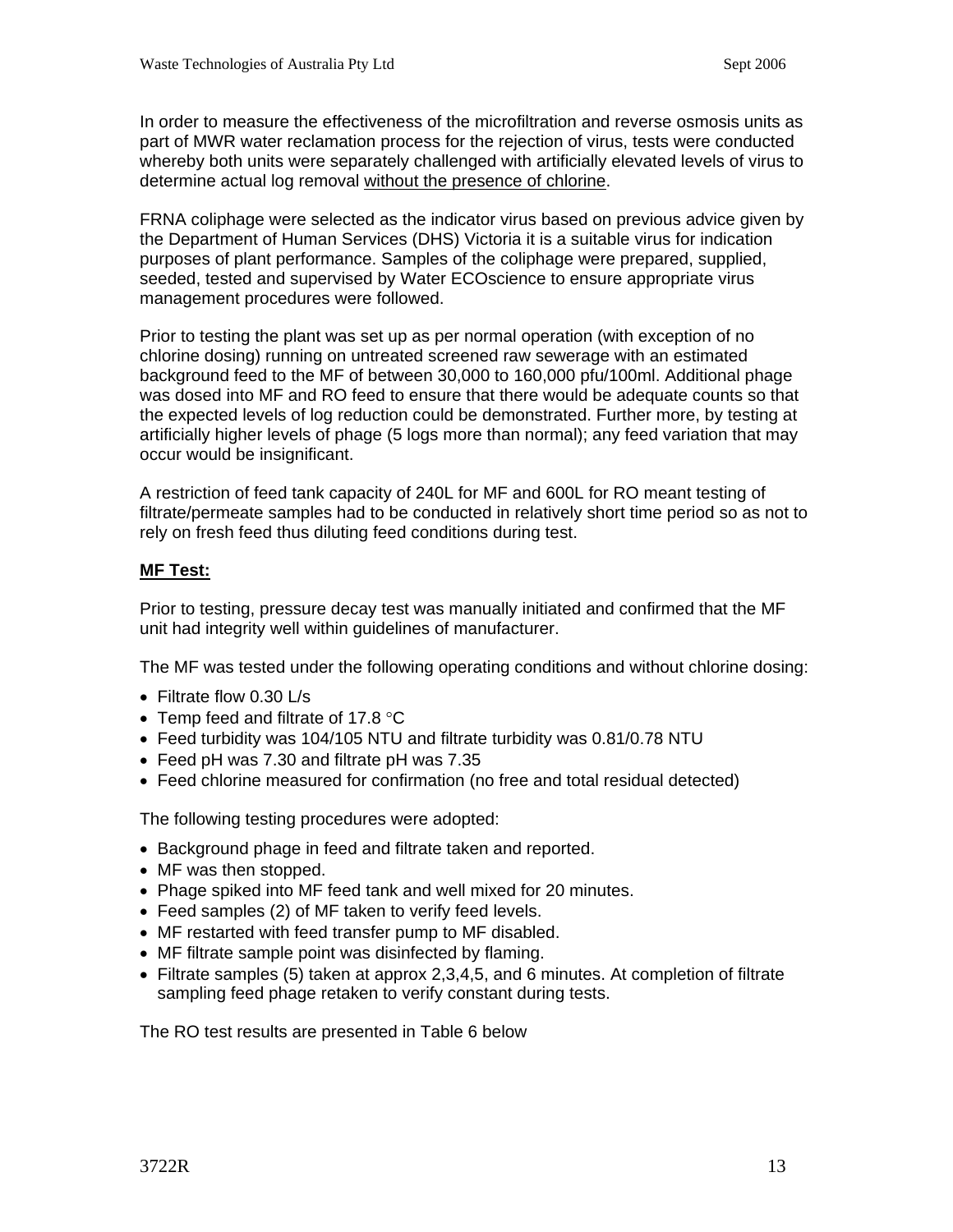#### **Table 6 - Phage MF Test Data**

| <b>Sample</b>                | FRNA Coliphage pfu/100ml |
|------------------------------|--------------------------|
| Initial MF Feed              | $1.48 \times 10^{6}$     |
| Initial MF Filtrate          | $3.60 \times 10^{3}$     |
|                              |                          |
| Spiked Feed Sample 1         | $1.33 \times 10^{10}$    |
| Spiked Feed Sample 2         | $1.35 \times 10^{10}$    |
| Spiked Feed End              | $1.32 \times 10^{10}$    |
|                              |                          |
| MF Filtrate 2 minutes        | $3.30 \times 10^{6}$     |
| MF Filtrate 3 minutes        | $1.36 \times 10^{7}$     |
| <b>MF Filtrate 4 minutes</b> | $2.52 \times 10^{7}$     |
| MF Filtrate 5 minutes        | $2.13 \times 10^{7}$     |
| MF Filtrate 6 minutes        | $2.75 \times 10^{7}$     |

**MF analysis** shows an increasing permeate virus level which most likely relates to the virus concentration front coming through.

Based on average of 2, 3, 4, 5, and 6 minutes samples against average of feed samples the MF demonstrated a 2.9 log reduction of virus without contribution from chlorination.

#### **RO Test:**

The RO unit was tested first to ensure phage feed levels could be approximated without potential interference of MF tested phage.

The RO2 unit was selected for testing under the following operating conditions without chlorine dosing:

- No chlorine dose applied throughout the test
- RO feed flow 1500 L/hr
- Permeate flow 400 L/hr (no recycle)
- Permeate conductivity was 25.2 μs/cm
- Feed temp was 17.8 °C
- Feed turbidity was 0.61 NTU and permeate turbidity was 0.34 NTU
- Feed pH was 7.35 and Permeate pH was 8.25
- Feed chlorine measured for confirmation (no free and total residual detected)

The following testing procedures were adopted:

- Background phage in feed and permeate taken and reported.
- RO was then stopped and MF stopped once feed tank full.
- Phage spiked into RO feed tank and well mixed for 10 minutes.
- Feed samples (2) taken from tank to determine actual phage feed level.
- RO restarted and stabilized by monitoring conductivity of permeate.
- Permeate sample point was sterilized with alcohol and 3 permeate samples taken at 3, 6 and 9 minutes with the MF not running so as not to dilute phage.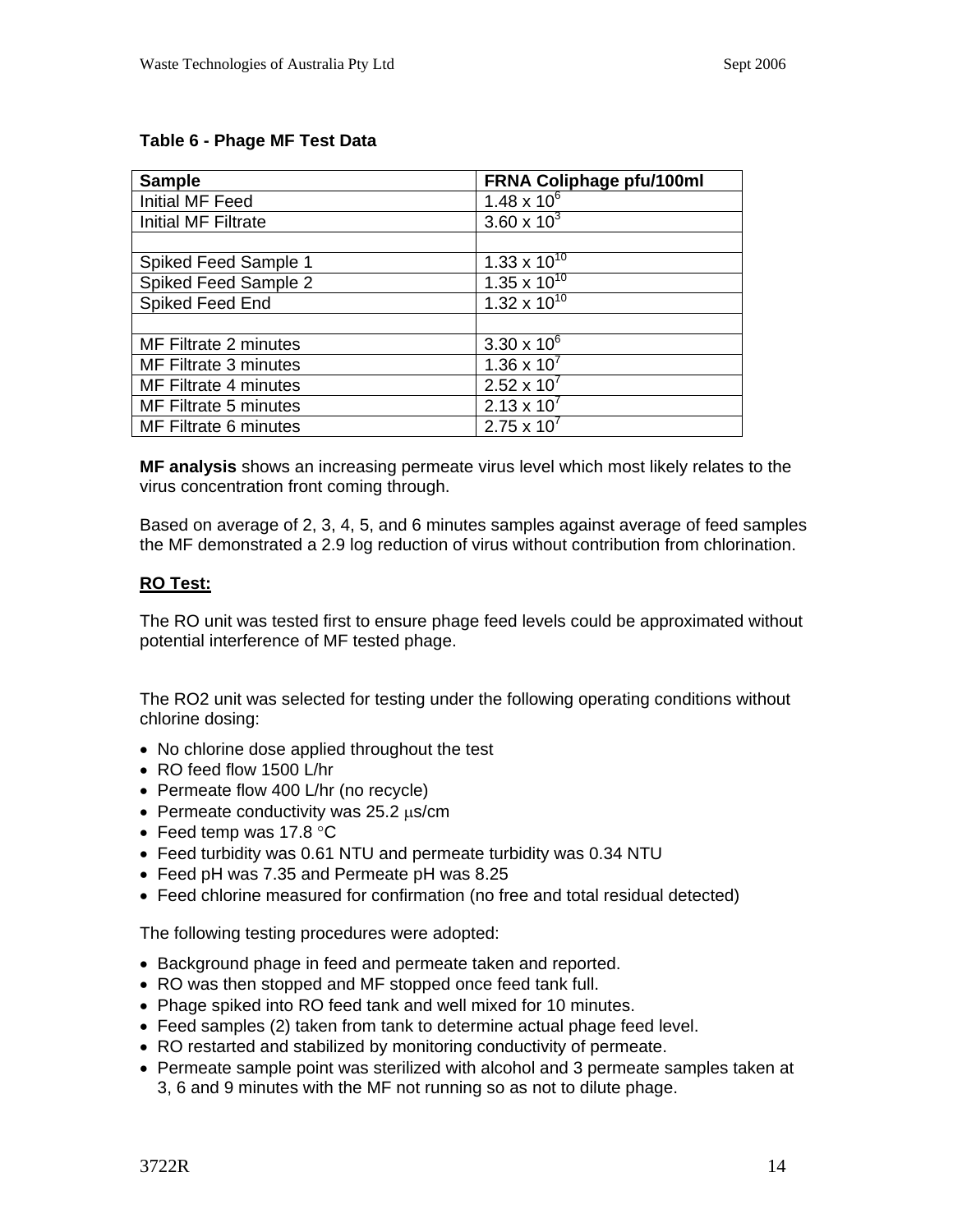• At completion of permeate sampling feed phage retaken to verify constant during tests.

The RO test results are presented in Table 7 below

| Table T - Thage I'V Test Data |                          |
|-------------------------------|--------------------------|
| <b>Sample</b>                 | FRNA Coliphage pfu/100ml |
| Initial RO Feed               |                          |
| Initial RO Permeate           | 0                        |
|                               |                          |
| Spiked Feed Sample 1          | 1.1 x $10^8$             |
| Spiked Feed Sample 2          | $1.5 \times 10^{8}$      |
| Spiked Feed End               | $1.7 \times 10^{8}$      |
|                               |                          |
| RO Permeate 3 minutes         | 5                        |
| RO Permeate 6 minutes         |                          |
| RO Permeate 9 minutes         |                          |

## **Table 7 - Phage RO Test Data**

**RO analysis** shows zero counts in permeate for the last 2 samples and 5 for first sample. Given inconsistency of this one reading in that if anything it should show up in later samples it has been decided to ignore the 3 minute sample on basis that it could have been contaminated by aerosol given sampling point was relatively close by to feed tank.

The RO unit demonstrated an 8 log removal of virus without contribution from chlorination.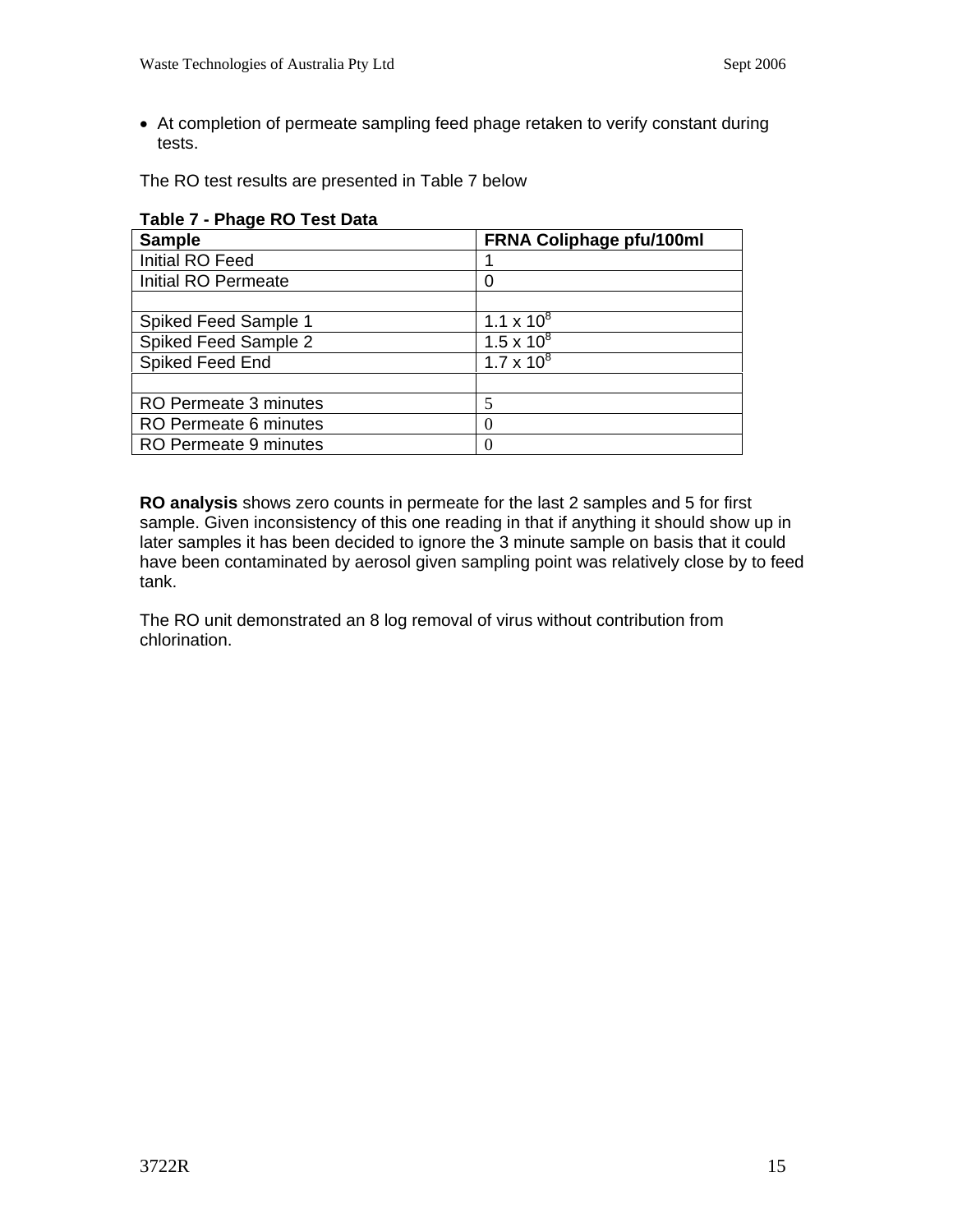# <span id="page-18-0"></span>**5. PLANT OPERATIONS DATA**

## **5.1 Operational Problems**

Significant interruption of the plant operations occurred due to the following events and factors.

## **(1) Trial of new submerged microfiltration unit.**

The pressure microfiltration unit was replaced with a new submerged microfiltration unit for trial as the submerged microfiltration unit requires less energy than the pressure unit. However, the submerged unit did not perform satisfactory due to the following problems:

- Irreversible fouling of membrane which has to be replaced
- Excessive detergent foaming due to continuous aeration of the membrane tank.

After three months of testing, the submerged unit was replaced with the original pressure unit

#### **(2) Automatic shut down of plant due to false high turbidity readings**

The MWR plant could not operate continuously due to the frequent automatic shut down of the plant caused by:

• False high turbidity readings in the effluent from the microfiltration unit due to the presence of air and detergent bubbles.

Because of the high turbidity readings due to air bubbles in the effluent, the plant would shut down almost every day (the longest continuous operation was 2 days). No recycled water has been supplied to the irrigation area as the VRC did not want to switch over to recycled water until the plant can run continuously.

Air stilling tube was installed to try to overcome the turbidity problem but was unsuccessful. Also, the turbidity meter was not functioning properly for some time.

A new turbidity meter and data logger was hired from ABB Kent and was installed downstream of the microfiltration effluent tank. This overcomes the problem as the air bubbles were eliminated in the effluent tank. Turbidity readings ranged from about 0.1 to 0.2 NTU.

#### **(3) Removal of sewer mining pump for the Melbourne Cup racing carnival period**

The sewer mining pump was removed at the request of the Victorian Racing Club in anticipation of the expected high flow during the Melbourne Cup festival.

The sewer mining pump was fully reinstated in February 2006.

After some problem with the diesel generator not starting, the plant was finally operating automatically from last week of March 2006.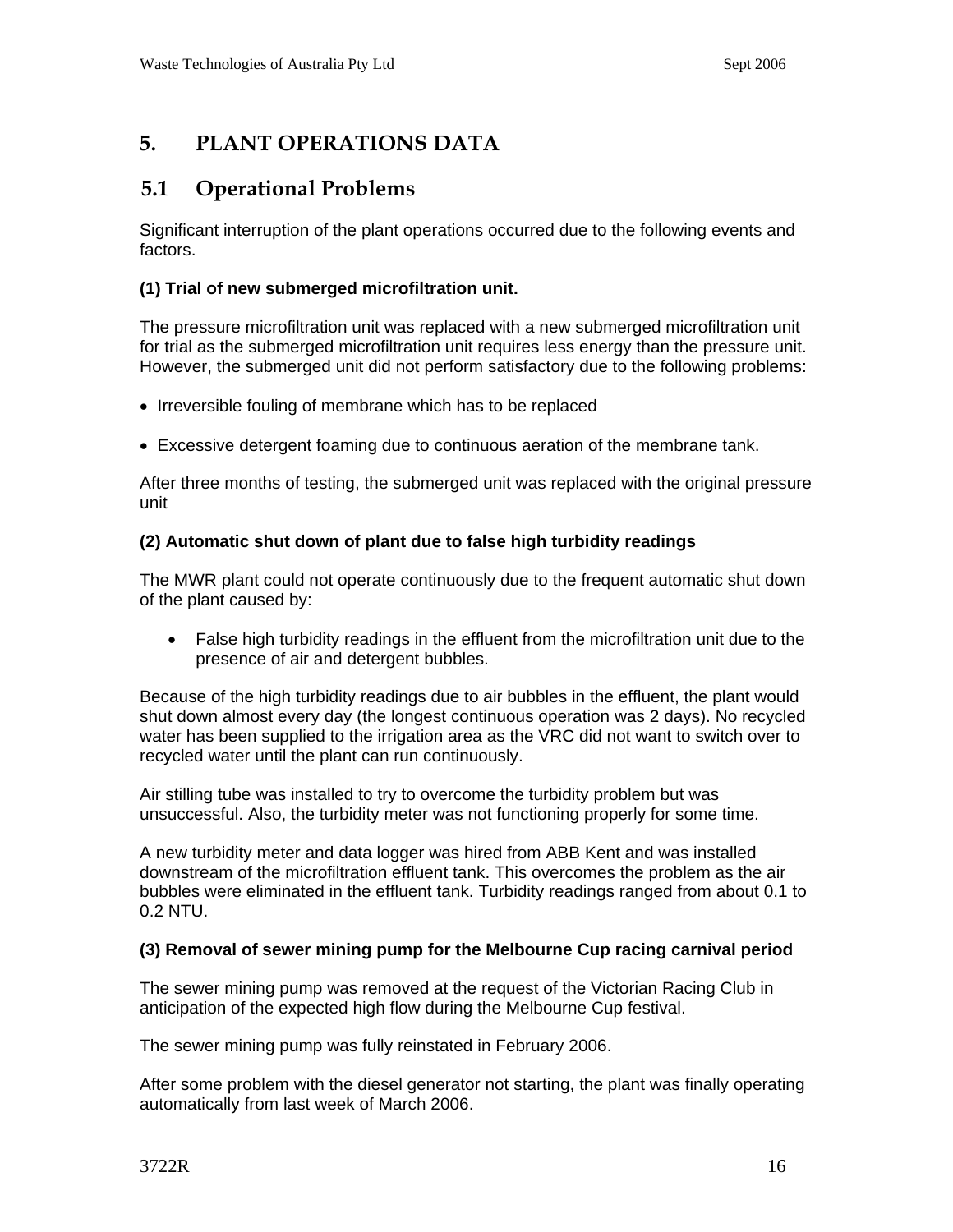# <span id="page-19-0"></span>**5.2 Operational Performance**

The sewer mining pump was reinstalled early March but automatic operation of the sewer pump was only achieved around 28 March due to problems with the diesel generator not starting. This problem was fixed following the installation of a battery isolation switch and the battery replaced.

As the plant has been idle for months, all the tanks were emptied and cleaned out. The pre-screen spray nozzles were unblocked and cleaned, strainer, filter and flow control valves were installed in the spray nozzle line.

The plant was fully commissioned on the 4 April, 2006.

#### **(1) Operation Data for the Period from 3 April to 3 May, 2006**

The sewer mining pump is set at a flow rate of 1.15L/s. The pump is started when the level in the influent storage tank is reduced to 340mm and the pump is stopped when the level is increased to 1140mm. Each time the sewer pump is started it transfers about 7250L of raw sewage through the 200 micron prescreen into the influent tank over a period of about 1h 45 minutes.

Screened sewage is pumped to the MF feed tank (70L capacity) at a rate of 5L/s and so only runs for about 14 seconds each time. Sodium hypochlorite is dosed into the screened sewage as it is transferred to the MF feed tank. The initial dose rate was set at 5 mg/L chlorine.

The MF unit was set to operate at a rate of 0.3L/s or about 1,080L/h. This resulted in a TMP of about 20-25KPa and a resistance of 6. The resistance climbed slowly to around 9 over a 3 week period. Following a CIP chemical clean with sodium hypochlorite, the resistance recovered back to 6.

The two parallel RO units were set with a feed flow of 800L/h each, a recirculation flow of about 450L/h and a reject flow sufficient to maintain system pressure of about 1000KPa. This gave an initial permeate flow of 400L/h which off to about 275L/h. Following the chemical clean the permeate flow recovered to 400L/h.

The MF unit shut down on 6/4 and was restarted by turning the power off and back on.

The second RO unit shut down on the 11/4 and 5/4 with no apparent visible reasons and were restarted without problem.

The plant shut down on 15/4 due to low compressed air alarm. The alarm was reset and the plant started automatically. This happened on the 26/4 and the problem fixed by installing a second compressor.

The plant shut down on the 19/4 and 20/4 due to "low feed tank level" and was due to complete blockage of the transfer screen. The problem was fixed by clearing the blockage.

Approximately 26kL of sewage was treated producing about 10kL of reclaimed water. The total recovery of 40% is lower than expected figure of 60 to 70%. This is not helped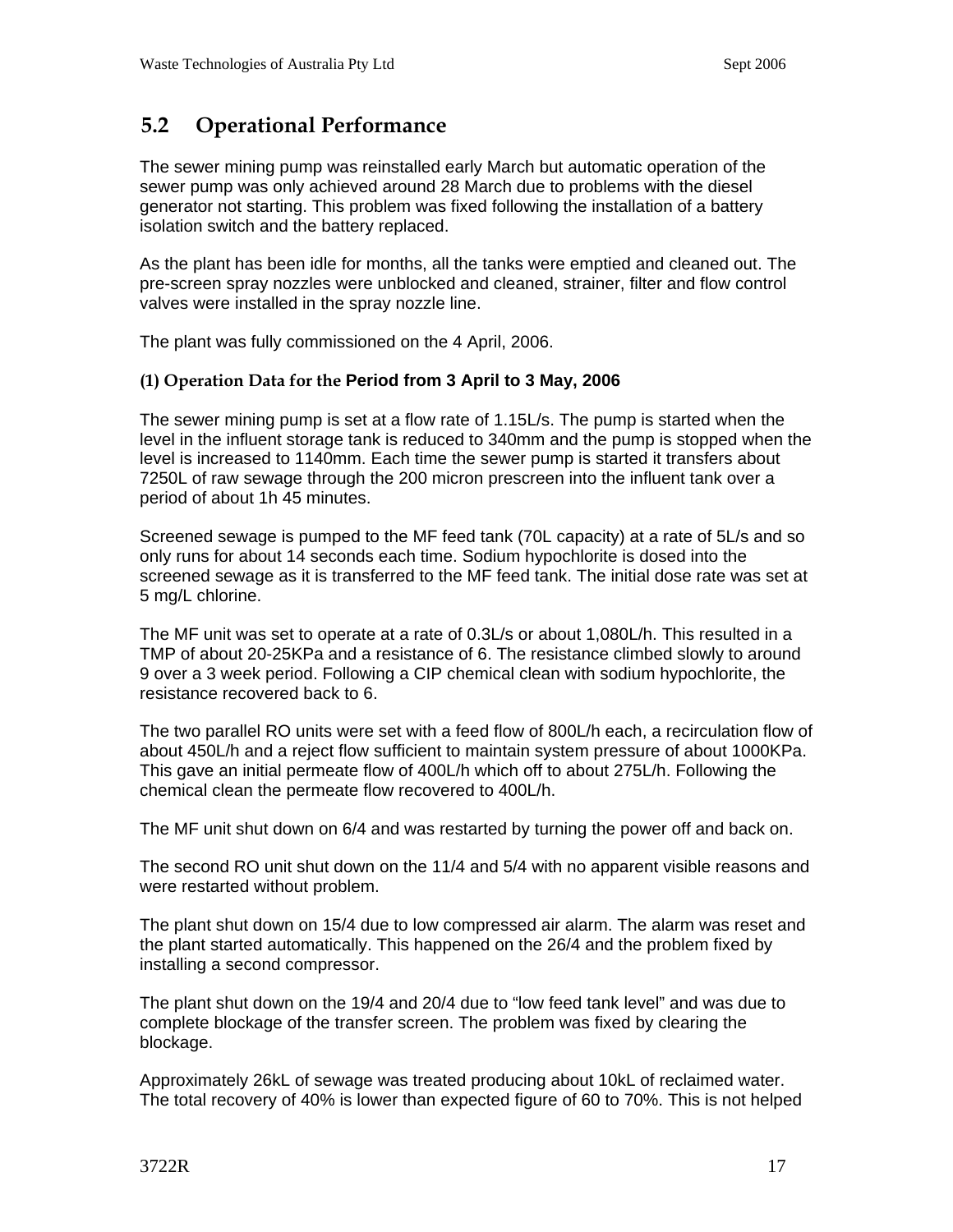by the fact that the MF flow rate is less than the RO flow rates so that the RO units have to stop for the MF to catch up.

Results for the sample collected on 12/4/06 is shown in Table 9 below

| рH                        | 6.8    |
|---------------------------|--------|
| Turbidity, NTU            | 0.7    |
| Suspended Solids, mg/L    | <1     |
| Nitrate + Nitrite N, mg/L | < 0.01 |
| Ammonia N, mg/L           | 1.3    |
| TKN, mg/L                 | 2.0    |
| Total Nitrogen, mg/L      | 2.0    |
| BOD5, mg/L                | 5      |
| E.coli, per 100mL         | 0      |
| FRNA coliphage, pfu/100mL | ا>     |

Table 8 Results for Reclaimed Water Collected on 12/4/06

## **(2) Performance for the Period from 3 May to 1 June 2006**

The problems experienced with many pieces of equipment in the previous period are due to the plant being idle for many months. Once these problems were fixed the plant ran smoothly for the whole month except for one day.

Only one plant shut down occurred on the 1/5 due to the controller loosing power.

RO2 unit on two occasions stopped running for no apparent reasons and was restarted by pressing the start button.

The MF feed rate was increased from 0.3 to 0.6L/s on the 5/5. However, the resistance increased quickly from 6 to 12 after one week. The MF was given a chemical clean (sodium hypochlorite) and the feed rate reduced to 0.4L/s. The resistance recovered to 6 after the chemical clean and slowly increased to 10 over 3 weeks.

Feed rate to both RO units was set at 600L/h each with a recirculation rate of 400L/h. The system operating pressure is around 1200KPa. Permeate flow were 350L/h for RO1 and 400L/h for RO2. The permeate flow dropped to about 300L/h at the end of the period. No chemical clean was performed on the RO units in this period.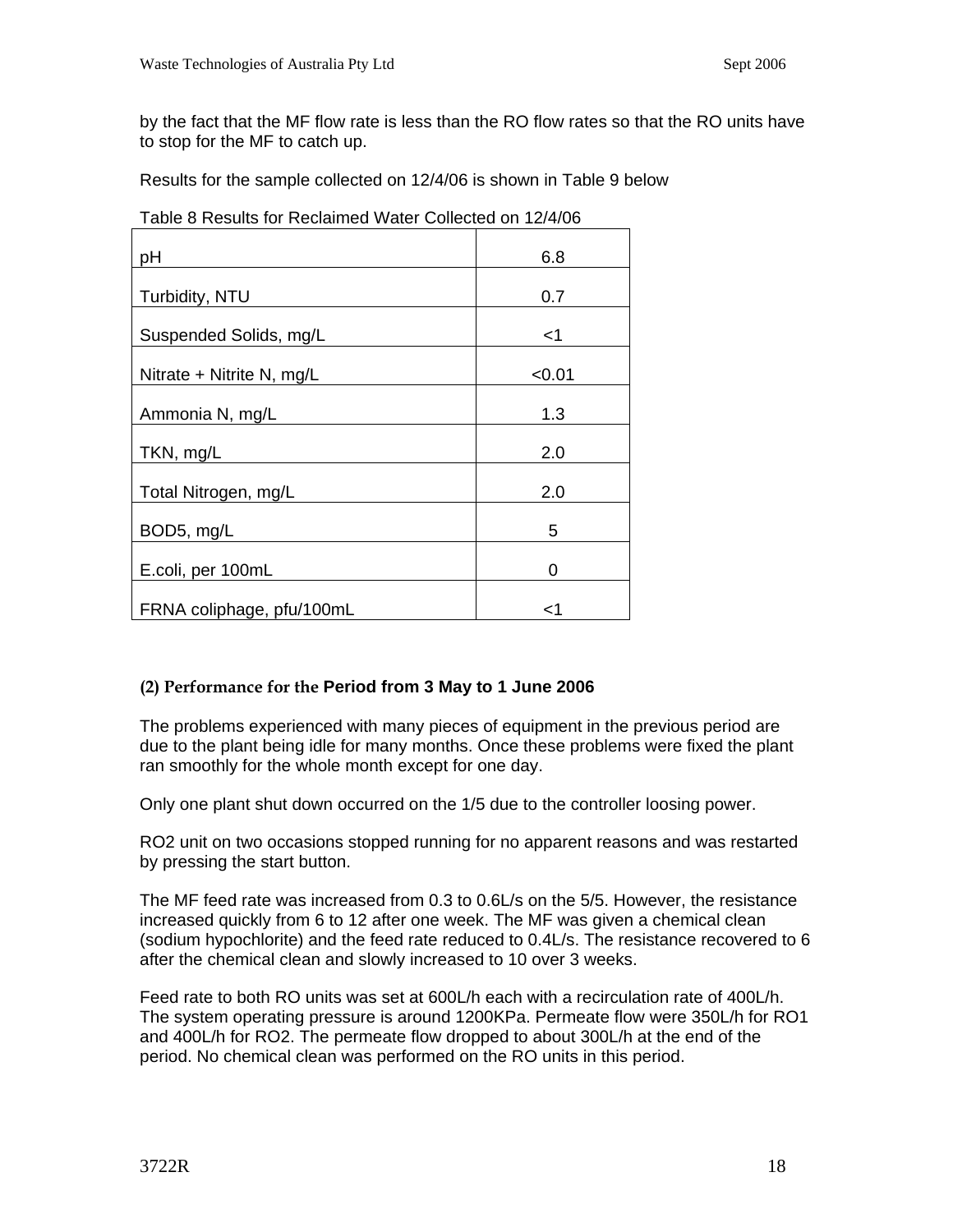During the period about 32kL of sewage was treated producing about 19 kL of reclaimed water. The total recovery has improved to the 60% level.

Results for the sample collected on 29/5/06 are shown in Table 11 below. A second sample collected on 15/5/06 was mislaid by the laboratory.

| pH                        | 6.6 |
|---------------------------|-----|
| Turbidity, NTU            | 0.1 |
| Suspended Solids, mg/L    | <1  |
| Ammonia N, mg/L           | 1.0 |
| BOD5, mg/L                | $2$ |
| E.coli, per 100mL         |     |
| FRNA coliphage, pfu/100mL |     |

Table 11 Results for Reclaimed Water Collected on 29/5/06

#### **(3) Performance for the Period 1 June to 29 June 2006**

The plant would not perform consistently from 1 June to 12 June. The problems were traced to a fault in the UPS unit and also a blown fuse in the RO unit.

The plant operated consistently from the 12 to 29 June.

The chlorine dose to the screened sewage was increased to 10mg/L to try and prolong the time required between chemical clean. However, this was not supported by the limited available data at this stage.

The MF resistance climbed fro 6 to over 8 in 2.5 weeks.

The RO permeate flow was about 400L/h each and dropping to about 350L/h after 2.5 weeks.

A total reclaimed water recovery of 60% was also obtained for this period.

Results for the sample collected on 15/6/06 are shown in Table 12 below.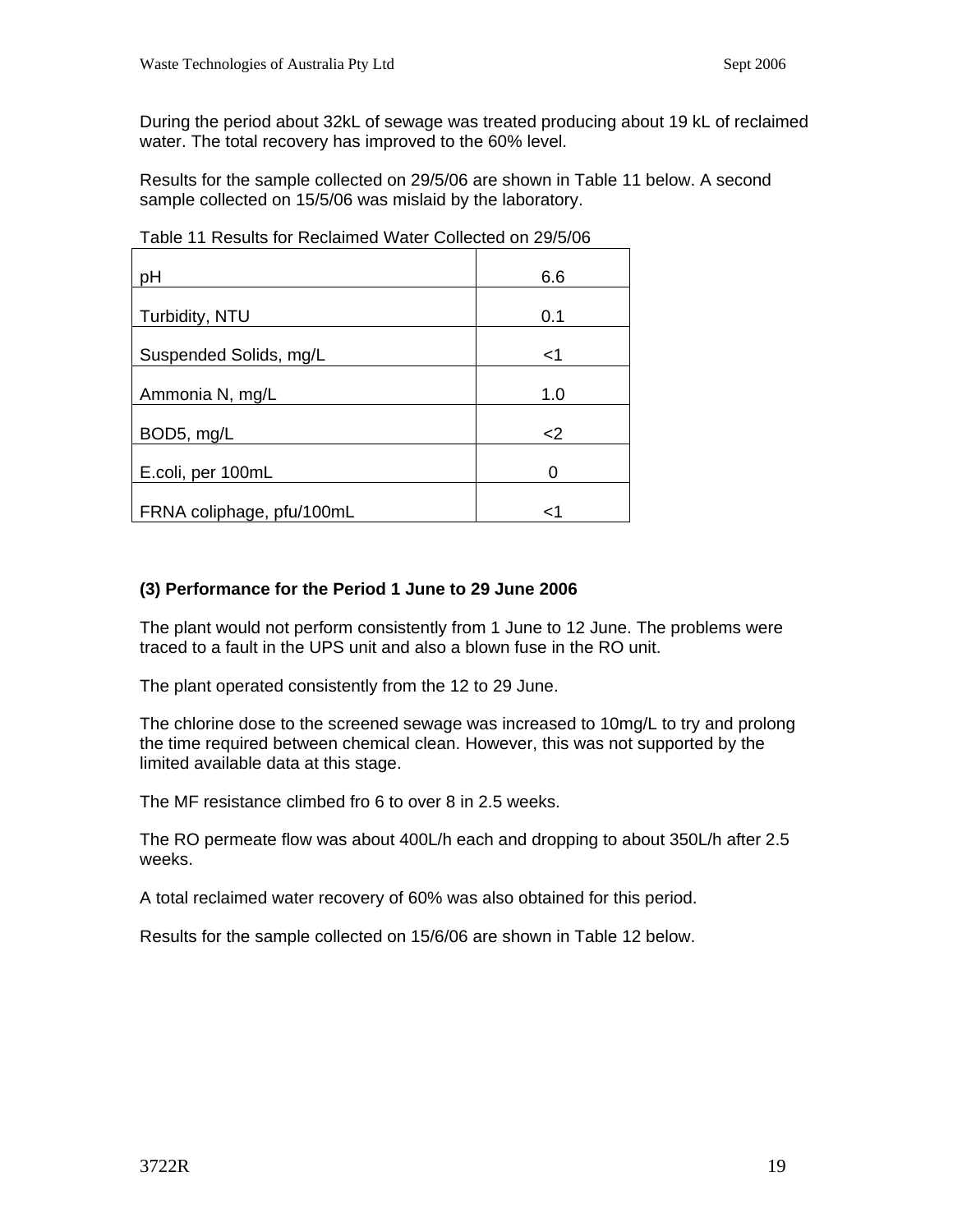| pH                        | 6.6   |
|---------------------------|-------|
|                           |       |
| Turbidity, NTU            | 0.1   |
|                           |       |
| Suspended Solids, mg/L    | $<$ 1 |
|                           |       |
| Ammonia N, mg/L           | 1.0   |
|                           |       |
| BOD5, mg/L                | $<$ 2 |
|                           |       |
| E.coli, per 100mL         | 0     |
|                           |       |
| FRNA coliphage, pfu/100mL | <1    |

<span id="page-22-0"></span>Table 12 Results for Reclaimed Water Collected on 15/6/06

# **5.3 Operational Costs**

## **(1) Operator Costs**

For the period from 3 April to 3 May, 2006, total operator attendance time at the plant was 31.5 hours. This included 5 hours for starting and commissioning the plant, 3 hours for replacement of floats in the RO units, and 3 hours for pulling apart and cleaning the prescreen. Total hours spent on routine plant monitoring, samples collection and chemical cleaning of the MF and RO units were 20.5 hours which equate to about 5 hours per week as anticipated. A chemical clean was conducted on 26 April.

For the period 3 May to 1 June, total operator attendance time was 31 hours. This included 8 hours for the installation and commissioning of a second air compressor (the first air compressor show low pressure readings although there is no apparent fault). Also, 6 hours were spent on installing a replacement turbidity meter and data logger. Total hours spent on routine plant monitoring, samples collection and chemical cleaning of the MF and RO units were 17 hours. This equate to about 4 hours per week as anticipated. A chemical clean was conducted on 12 May.

It is expected that the number of operator hours for routine plant operation would be about 4 hours per week (including chemical clean but excluding attending to faulty equipment). The same hours would apply to larger capacity plants (say 50 kL/d) as the equipment is the same except for more MF and RO membrane modules.

## **(2) Chemical Costs**

A chemical clean is required every 2 to 3 weeks and this interval is longer than anticipated. Sodium hypochlorite (100mg/L) is used for MF CIP clean. Hot water and 3.2L of Memclean A10 (caustic based cleaner) solution are used for the RO chemical clean.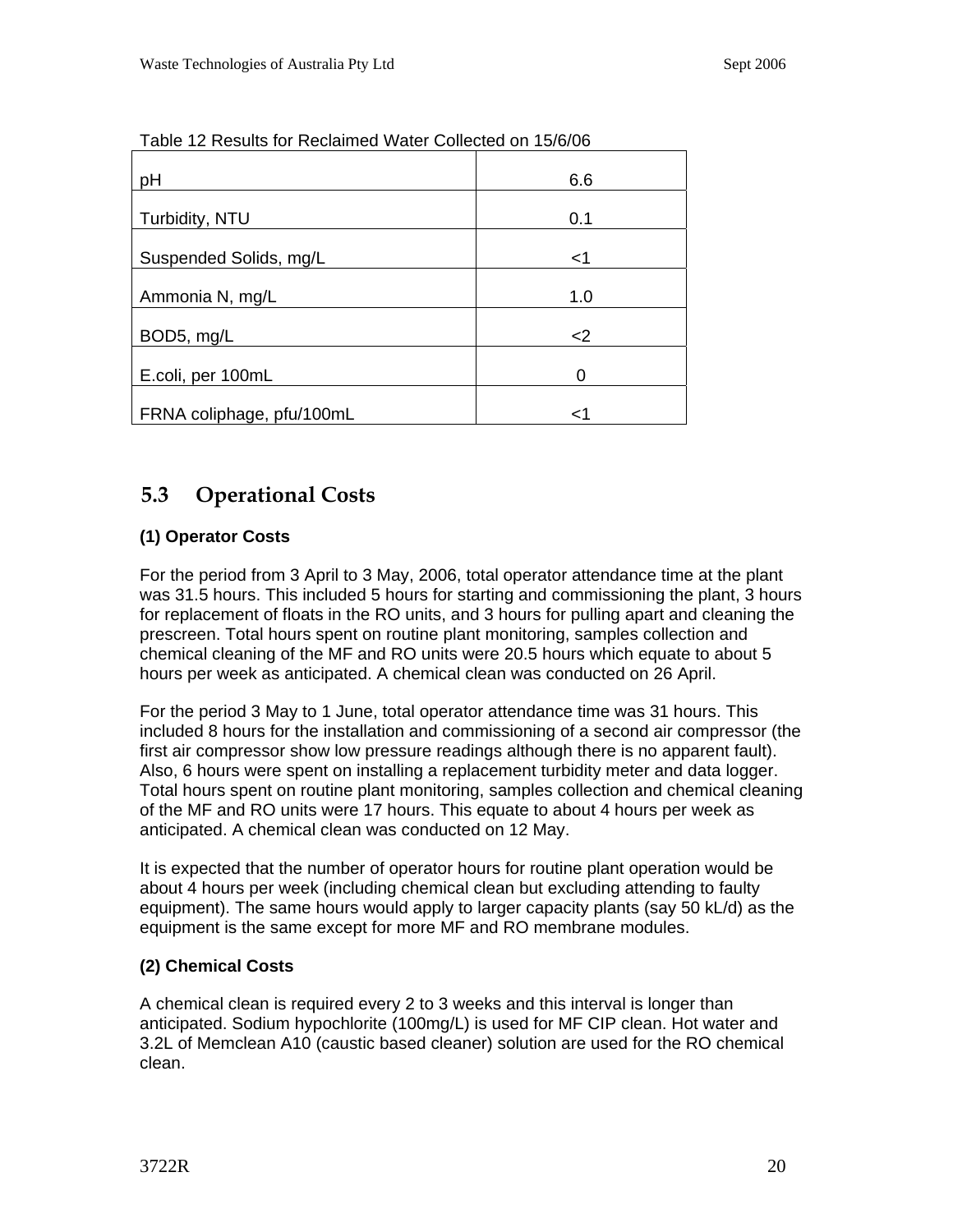Sodium hypochlorite is also dosed into the screened sewage to control biofilm growth in the membranes. For the period from 3 April to 3 May, 2006 the chlorine dose was set at 5 mg/L for the first period and increased to 10 mg/L for the second period. Increasing the chlorine dose did not prolong the period between chemical clean.

Chemical costs based on a dose of 5 mg/L chlorine including chemical clean solutions are about 15cents per kL of reclaimed water.

#### **(3) Power Costs**

Because power was supplied from a diesel generator a kW hour meter could not be installed to measure the power usage. Power usage for a 50 kL/d plant was previously estimated to be about 2.5kWh/kL of reclaimed water produced. Power for this plant would be higher because of its lower capacity and also that there is two parallel RO units instead of a single unit.